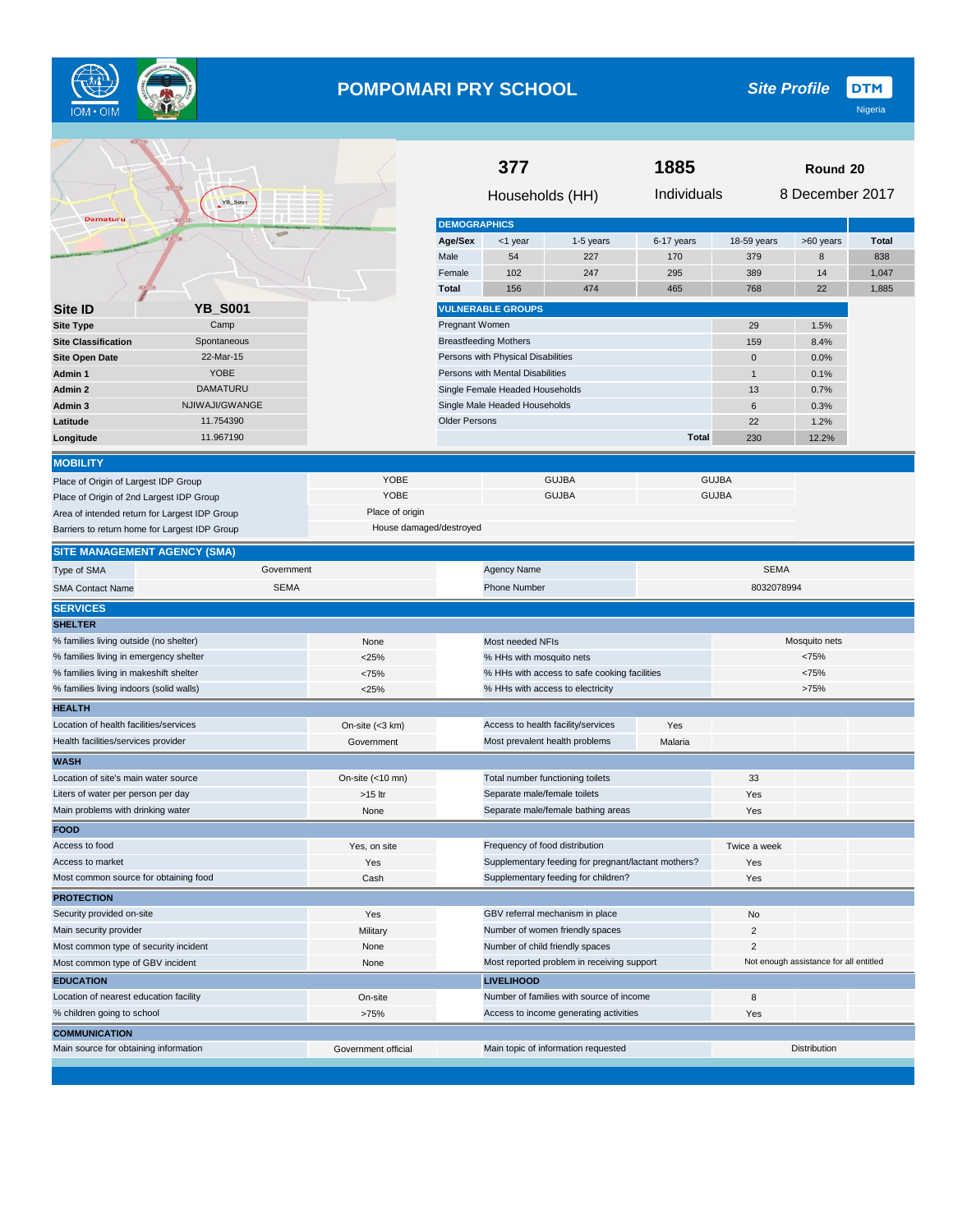

# **KUKARETA PRI SCHOOL**

**DTM** *Site Profile*

| Damaturu                                      |                              |                         |                      | 942<br>Households (HH)             |                                                     | 5652<br>Round 20<br>8 December 2017<br>Individuals |                               |                                        |              |
|-----------------------------------------------|------------------------------|-------------------------|----------------------|------------------------------------|-----------------------------------------------------|----------------------------------------------------|-------------------------------|----------------------------------------|--------------|
|                                               | YB: 5003                     | Kaga                    | <b>DEMOGRAPHICS</b>  |                                    |                                                     |                                                    |                               |                                        |              |
|                                               |                              |                         | Age/Sex              | <1 year                            | 1-5 years                                           | 6-17 years                                         | 18-59 years                   | >60 years                              | <b>Total</b> |
|                                               |                              |                         | Male                 | 214                                | 398                                                 | 472                                                | 1,192                         | 33                                     | 2,309        |
|                                               |                              |                         | Female               | 238                                | 401                                                 | 563                                                | 2,093                         | 48                                     | 3,343        |
|                                               |                              |                         | <b>Total</b>         | 452                                | 799                                                 | 1,035                                              | 3,285                         | 81                                     | 5,652        |
| Site ID                                       | <b>YB_S003</b>               |                         |                      | <b>VULNERABLE GROUPS</b>           |                                                     |                                                    |                               |                                        |              |
| <b>Site Type</b>                              | Collective Settlement/Centre |                         | Pregnant Women       |                                    |                                                     |                                                    | 117                           | 2.1%                                   |              |
| <b>Site Classification</b>                    | Spontaneous                  |                         |                      | <b>Breastfeeding Mothers</b>       |                                                     |                                                    | 563                           | 10.0%                                  |              |
| <b>Site Open Date</b>                         | 06-Jun-16                    |                         |                      | Persons with Physical Disabilities |                                                     |                                                    | 6                             | 0.1%                                   |              |
| Admin 1                                       | <b>YOBE</b>                  |                         |                      | Persons with Mental Disabilities   |                                                     |                                                    | 6                             | 0.1%                                   |              |
| Admin 2                                       | <b>DAMATURU</b>              |                         |                      | Single Female Headed Households    |                                                     |                                                    | 314                           | 5.6%                                   |              |
| Admin 3                                       | KUKARETA/WARSALA             |                         |                      | Single Male Headed Households      |                                                     |                                                    | 21                            | 0.4%                                   |              |
| Latitude                                      | 11.760230                    |                         | <b>Older Persons</b> |                                    |                                                     |                                                    | 81                            | 1.4%                                   |              |
| Longitude                                     | 12.233360                    |                         |                      |                                    |                                                     | <b>Total</b>                                       | 1108                          | 19.6%                                  |              |
|                                               |                              |                         |                      |                                    |                                                     |                                                    |                               |                                        |              |
| <b>MOBILITY</b>                               |                              |                         |                      |                                    |                                                     |                                                    |                               |                                        |              |
| Place of Origin of Largest IDP Group          |                              | YOBE                    |                      |                                    | <b>GUJBA</b>                                        |                                                    | <b>BUNIYADI NORTH / SOUTH</b> |                                        |              |
| Place of Origin of 2nd Largest IDP Group      |                              | YOBE                    |                      |                                    | <b>GUJBA</b>                                        |                                                    | <b>GUJBA</b>                  |                                        |              |
| Area of intended return for Largest IDP Group |                              | Place of origin         |                      |                                    |                                                     |                                                    |                               |                                        |              |
| Barriers to return home for Largest IDP Group |                              | House damaged/destroyed |                      |                                    |                                                     |                                                    |                               |                                        |              |
| <b>SITE MANAGEMENT AGENCY (SMA)</b>           |                              |                         |                      |                                    |                                                     |                                                    |                               |                                        |              |
| Type of SMA                                   | <b>NULL</b>                  |                         |                      | <b>Agency Name</b>                 |                                                     |                                                    | <b>NULL</b>                   |                                        |              |
| <b>SMA Contact Name</b>                       | <b>NULL</b>                  |                         |                      | <b>Phone Number</b>                |                                                     |                                                    | <b>NULL</b>                   |                                        |              |
| <b>SERVICES</b>                               |                              |                         |                      |                                    |                                                     |                                                    |                               |                                        |              |
| <b>SHELTER</b>                                |                              |                         |                      |                                    |                                                     |                                                    |                               |                                        |              |
| % families living outside (no shelter)        |                              | None                    |                      | Most needed NFIs                   |                                                     |                                                    |                               | Mosquito nets                          |              |
| % families living in emergency shelter        |                              | $<$ 25%                 |                      | % HHs with mosquito nets           |                                                     |                                                    |                               | < 50%                                  |              |
| % families living in makeshift shelter        |                              | <75%                    |                      |                                    | % HHs with access to safe cooking facilities        |                                                    |                               | < 50%                                  |              |
| % families living indoors (solid walls)       |                              | < 25%                   |                      |                                    | % HHs with access to electricity                    |                                                    |                               | $<$ 25%                                |              |
| <b>HEALTH</b>                                 |                              |                         |                      |                                    |                                                     |                                                    |                               |                                        |              |
| Location of health facilities/services        |                              | On-site (<3 km)         |                      |                                    | Access to health facility/services                  | Yes                                                |                               |                                        |              |
| Health facilities/services provider           |                              | <b>INGO</b>             |                      |                                    | Most prevalent health problems                      | Diarrhea                                           |                               |                                        |              |
| <b>WASH</b>                                   |                              |                         |                      |                                    |                                                     |                                                    |                               |                                        |              |
| Location of site's main water source          |                              | On-site (<10 mn)        |                      | Total number functioning toilets   |                                                     |                                                    | 48                            |                                        |              |
| Liters of water per person per day            |                              | 5 - 10 ltr              |                      | Separate male/female toilets       |                                                     |                                                    | Yes                           |                                        |              |
| Main problems with drinking water             |                              | None                    |                      |                                    | Separate male/female bathing areas                  |                                                    | Yes                           |                                        |              |
| <b>FOOD</b>                                   |                              |                         |                      |                                    |                                                     |                                                    |                               |                                        |              |
| Access to food                                |                              | Yes, on site            |                      | Frequency of food distribution     |                                                     |                                                    | Once a week                   |                                        |              |
| Access to market                              |                              | Yes                     |                      |                                    | Supplementary feeding for pregnant/lactant mothers? |                                                    | No                            |                                        |              |
| Most common source for obtaining food         |                              | Cash                    |                      |                                    | Supplementary feeding for children?                 |                                                    | No                            |                                        |              |
| <b>PROTECTION</b>                             |                              |                         |                      |                                    |                                                     |                                                    |                               |                                        |              |
| Security provided on-site                     |                              | Yes                     |                      |                                    | GBV referral mechanism in place                     |                                                    | Yes                           |                                        |              |
| Main security provider                        |                              | Military                |                      |                                    | Number of women friendly spaces                     |                                                    | 0                             |                                        |              |
| Most common type of security incident         |                              | None                    |                      |                                    | Number of child friendly spaces                     |                                                    | 0                             |                                        |              |
| Most common type of GBV incident              |                              | None                    |                      |                                    | Most reported problem in receiving support          |                                                    |                               | Not enough assistance for all entitled |              |
| <b>EDUCATION</b>                              |                              |                         |                      | <b>LIVELIHOOD</b>                  |                                                     |                                                    |                               |                                        |              |
| Location of nearest education facility        |                              | On-site                 |                      |                                    | Number of families with source of income            |                                                    | 199                           |                                        |              |
| % children going to school                    |                              | <75%                    |                      |                                    | Access to income generating activities              |                                                    | Yes                           |                                        |              |
| <b>COMMUNICATION</b>                          |                              |                         |                      |                                    |                                                     |                                                    |                               |                                        |              |
| Main source for obtaining information         |                              | Government official     |                      |                                    | Main topic of information requested                 |                                                    |                               | Safety and Security                    |              |
|                                               |                              |                         |                      |                                    |                                                     |                                                    |                               |                                        |              |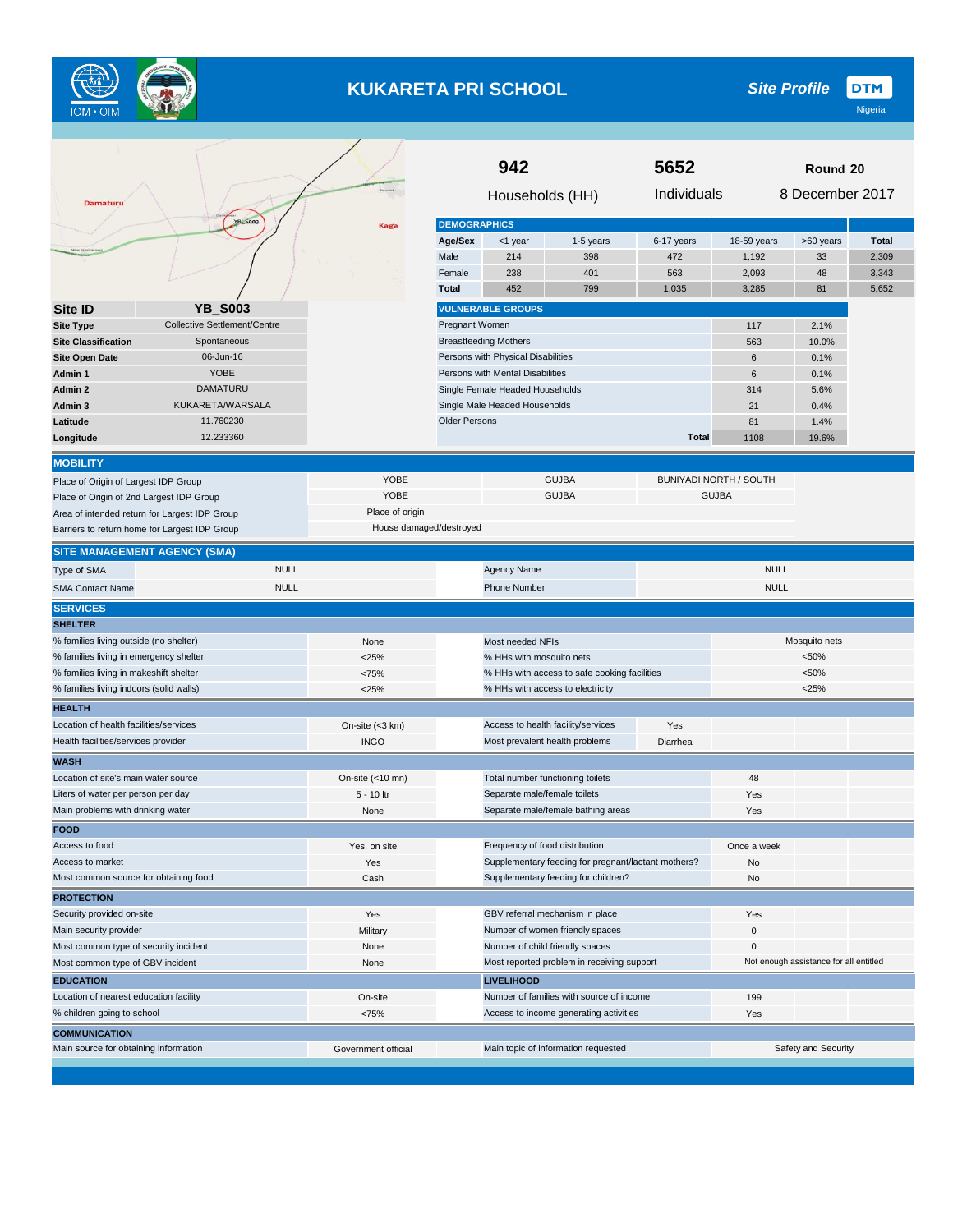

#### **MOH'D GOMBE FARM**

**DTM** *Site Profile*

| <b>YB_S006</b><br><b>TARMUWA</b><br>YB_So        |                                                            | 66<br>Households (HH)                      |                                    | 396<br>Individuals                                  | Round 20<br>8 December 2017 |                                                       |                |              |
|--------------------------------------------------|------------------------------------------------------------|--------------------------------------------|------------------------------------|-----------------------------------------------------|-----------------------------|-------------------------------------------------------|----------------|--------------|
|                                                  |                                                            |                                            |                                    |                                                     |                             |                                                       |                |              |
|                                                  |                                                            | <b>DEMOGRAPHICS</b>                        |                                    |                                                     |                             |                                                       |                |              |
| <b>YB Soos</b>                                   |                                                            | Age/Sex                                    | <1 year                            | 1-5 years                                           | 6-17 years                  | 18-59 years                                           | >60 years      | <b>Total</b> |
|                                                  |                                                            | Male                                       | 17                                 | 32                                                  | 38                          | 84                                                    | 3              | 174          |
|                                                  | <b>DAMATURU</b>                                            | Female                                     | 19                                 | 36                                                  | 42                          | 120                                                   | $\overline{5}$ | 222          |
|                                                  |                                                            | <b>Total</b>                               | 36                                 | 68                                                  | 80                          | 204                                                   | 8              | 396          |
| <b>YB_S004</b><br><b>Site ID</b>                 |                                                            |                                            | <b>VULNERABLE GROUPS</b>           |                                                     |                             |                                                       |                |              |
| Collective Settlement/Centre<br><b>Site Type</b> |                                                            | Pregnant Women                             |                                    |                                                     |                             | 14<br>3.5%                                            |                |              |
| Spontaneous<br><b>Site Classification</b>        |                                                            |                                            | <b>Breastfeeding Mothers</b>       |                                                     |                             | 41                                                    | 10.4%          |              |
| 03-Mar-15<br><b>Site Open Date</b>               |                                                            |                                            | Persons with Physical Disabilities |                                                     |                             | $\mathbf 0$                                           | 0.0%           |              |
| <b>YOBE</b><br>Admin 1                           |                                                            |                                            | Persons with Mental Disabilities   |                                                     | $\mathbf 0$                 | 0.0%                                                  |                |              |
| <b>DAMATURU</b><br>Admin 2                       |                                                            |                                            | Single Female Headed Households    |                                                     |                             | 6                                                     | 1.5%           |              |
| MAISANDARI/WAZIRI IBRAHIM ESTATE<br>Admin 3      |                                                            |                                            | Single Male Headed Households      |                                                     |                             | $\mathbf 0$                                           | 0.0%           |              |
| 11.721740<br>Latitude                            |                                                            | <b>Older Persons</b>                       |                                    |                                                     |                             | 8                                                     | 2.0%           |              |
| 12.126210<br>Longitude                           |                                                            |                                            |                                    |                                                     | <b>Total</b>                | 69                                                    | 17.4%          |              |
| <b>MOBILITY</b>                                  |                                                            |                                            |                                    |                                                     |                             |                                                       |                |              |
| Place of Origin of Largest IDP Group             | YOBE                                                       |                                            |                                    | <b>GUJBA</b>                                        |                             | <b>GUJBA</b>                                          |                |              |
| Place of Origin of 2nd Largest IDP Group         | <b>BORNO</b>                                               |                                            |                                    | <b>KAGA</b>                                         |                             | <b>BENISHEIKH</b>                                     |                |              |
| Area of intended return for Largest IDP Group    | Place of origin                                            |                                            |                                    |                                                     |                             |                                                       |                |              |
| Barriers to return home for Largest IDP Group    | House damaged/destroyed                                    |                                            |                                    |                                                     |                             |                                                       |                |              |
| <b>SITE MANAGEMENT AGENCY (SMA)</b>              |                                                            |                                            |                                    |                                                     |                             |                                                       |                |              |
| <b>NULL</b><br>Type of SMA                       |                                                            |                                            | Agency Name                        |                                                     |                             | <b>NULL</b>                                           |                |              |
| <b>NULL</b><br><b>SMA Contact Name</b>           |                                                            |                                            | <b>Phone Number</b>                |                                                     |                             | <b>NULL</b>                                           |                |              |
| <b>SERVICES</b>                                  |                                                            |                                            |                                    |                                                     |                             |                                                       |                |              |
| <b>SHELTER</b>                                   |                                                            |                                            |                                    |                                                     |                             |                                                       |                |              |
| % families living outside (no shelter)           | None                                                       |                                            | Most needed NFIs                   |                                                     |                             |                                                       | Kitchen sets   |              |
| % families living in emergency shelter           | None                                                       |                                            | % HHs with mosquito nets           |                                                     |                             | < 25%                                                 |                |              |
| % families living in makeshift shelter           | < 25%                                                      |                                            |                                    | % HHs with access to safe cooking facilities        |                             |                                                       | None           |              |
| % families living indoors (solid walls)          | >75%                                                       |                                            |                                    | % HHs with access to electricity                    |                             |                                                       | None           |              |
| <b>HEALTH</b>                                    |                                                            |                                            |                                    |                                                     |                             |                                                       |                |              |
| Location of health facilities/services           | On-site $(<3$ km)                                          |                                            |                                    | Access to health facility/services                  | Yes                         |                                                       |                |              |
| Health facilities/services provider              | <b>INGO</b>                                                |                                            |                                    | Most prevalent health problems                      | Malaria                     |                                                       |                |              |
| <b>WASH</b>                                      |                                                            |                                            |                                    |                                                     |                             |                                                       |                |              |
| Location of site's main water source             | On-site $(<10$ mn)                                         |                                            |                                    | Total number functioning toilets                    |                             | 24                                                    |                |              |
| Liters of water per person per day               | 10 - 15 ltr                                                |                                            | Separate male/female toilets       |                                                     |                             | Yes                                                   |                |              |
| Main problems with drinking water                | None                                                       |                                            |                                    | Separate male/female bathing areas                  |                             | Yes                                                   |                |              |
| <b>FOOD</b>                                      |                                                            |                                            |                                    |                                                     |                             |                                                       |                |              |
| Access to food                                   | Yes, on site                                               |                                            | Frequency of food distribution     |                                                     |                             | Once a month                                          |                |              |
| Access to market                                 | Yes                                                        |                                            |                                    | Supplementary feeding for pregnant/lactant mothers? |                             | Yes                                                   |                |              |
| Most common source for obtaining food            | Cash                                                       |                                            |                                    | Supplementary feeding for children?                 |                             | Yes                                                   |                |              |
| <b>PROTECTION</b>                                |                                                            |                                            |                                    |                                                     |                             |                                                       |                |              |
| Security provided on-site                        | Yes                                                        |                                            |                                    | GBV referral mechanism in place                     |                             | No                                                    |                |              |
| Main security provider                           | Self organized                                             |                                            |                                    | Number of women friendly spaces                     |                             | $\pmb{0}$                                             |                |              |
| Most common type of security incident            | None                                                       |                                            |                                    | Number of child friendly spaces                     |                             | $\mathbf 0$                                           |                |              |
| Most common type of GBV incident                 | None                                                       | Most reported problem in receiving support |                                    |                                                     |                             | ssistance was physically inadequate for most vulnerab |                |              |
| <b>EDUCATION</b>                                 |                                                            | <b>LIVELIHOOD</b>                          |                                    |                                                     |                             |                                                       |                |              |
| Location of nearest education facility           | None                                                       |                                            |                                    | Number of families with source of income            |                             | 9                                                     |                |              |
| % children going to school                       | None                                                       |                                            |                                    | Access to income generating activities              |                             | Yes                                                   |                |              |
| <b>COMMUNICATION</b>                             |                                                            |                                            |                                    |                                                     |                             |                                                       |                |              |
| Main source for obtaining information            | Safety and Security<br>Main topic of information requested |                                            |                                    |                                                     |                             |                                                       |                |              |
|                                                  |                                                            |                                            |                                    |                                                     |                             |                                                       |                |              |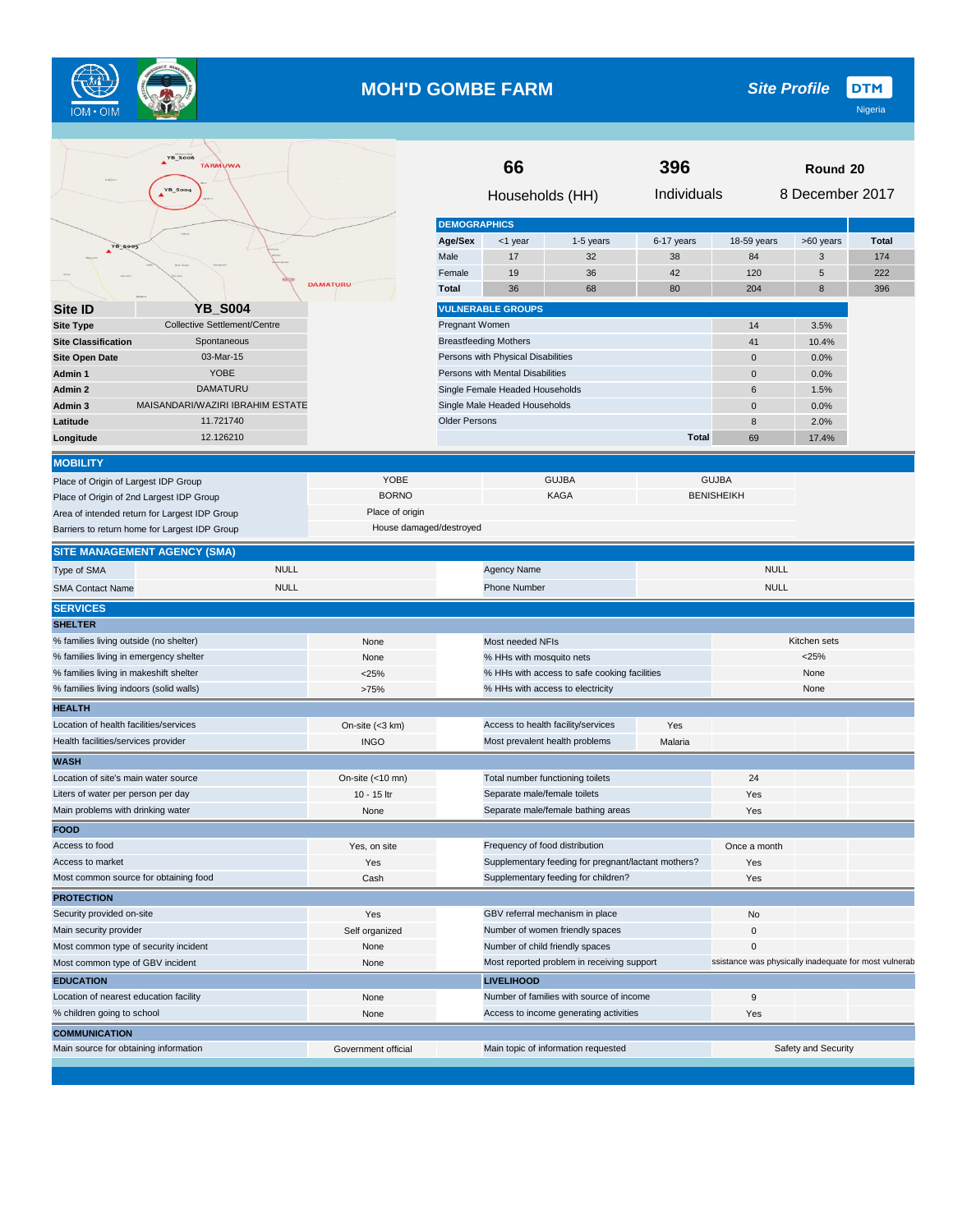

# **KASAISA VILLAGE**

**DTM** *Site Profile*

| <b>Tarmua</b>                                                                                                                                                         |                     | 335<br>2010                                |                                    |                                                     |              |                | Round 20            |                                                       |
|-----------------------------------------------------------------------------------------------------------------------------------------------------------------------|---------------------|--------------------------------------------|------------------------------------|-----------------------------------------------------|--------------|----------------|---------------------|-------------------------------------------------------|
| YB_Soo5                                                                                                                                                               |                     |                                            | Households (HH)                    |                                                     | Individuals  |                | 8 December 2017     |                                                       |
|                                                                                                                                                                       |                     | <b>DEMOGRAPHICS</b>                        |                                    |                                                     |              |                |                     |                                                       |
|                                                                                                                                                                       | Damaturu            | Age/Sex                                    | <1 year                            | 1-5 years                                           | 6-17 years   | 18-59 years    | >60 years           | <b>Total</b>                                          |
|                                                                                                                                                                       |                     | Male                                       | 157                                | 169                                                 | 211          | 347            | 14                  | 898                                                   |
| Fune                                                                                                                                                                  |                     | Female                                     | 186                                | 204                                                 | 214          | 488            | 20                  | 1,112                                                 |
|                                                                                                                                                                       |                     | <b>Total</b>                               | 343                                | 373                                                 | 425          | 835            | 34                  | 2,010                                                 |
| <b>YB_S005</b><br><b>Site ID</b>                                                                                                                                      |                     |                                            | <b>VULNERABLE GROUPS</b>           |                                                     |              |                |                     |                                                       |
| <b>Site Type</b><br>Collective Settlement/Centre                                                                                                                      |                     | Pregnant Women                             |                                    |                                                     |              | 14             | 0.7%                |                                                       |
| <b>Site Classification</b><br>Spontaneous                                                                                                                             |                     |                                            | <b>Breastfeeding Mothers</b>       |                                                     |              | 449            | 22.3%               |                                                       |
| 10-Nov-15<br><b>Site Open Date</b>                                                                                                                                    |                     |                                            | Persons with Physical Disabilities |                                                     |              | $\mathbf 0$    | 0.0%                |                                                       |
| YOBE<br>Admin 1                                                                                                                                                       |                     |                                            | Persons with Mental Disabilities   |                                                     |              | $\mathbf{1}$   | 0.0%                |                                                       |
| DAMATURU<br>Admin 2                                                                                                                                                   |                     |                                            | Single Female Headed Households    |                                                     |              | 17             | 0.8%                |                                                       |
| GABIR/MADURI<br>Admin 3                                                                                                                                               |                     |                                            | Single Male Headed Households      |                                                     |              | $\overline{4}$ | 0.2%                |                                                       |
| 11.686100<br>Latitude                                                                                                                                                 |                     | <b>Older Persons</b>                       |                                    |                                                     |              | 34             | 1.7%                |                                                       |
| 12.047780<br>Longitude                                                                                                                                                |                     |                                            |                                    |                                                     | <b>Total</b> | 519            | 25.8%               |                                                       |
| <b>MOBILITY</b>                                                                                                                                                       |                     |                                            |                                    |                                                     |              |                |                     |                                                       |
| Place of Origin of Largest IDP Group                                                                                                                                  | YOBE                |                                            |                                    | <b>GUJBA</b>                                        |              | <b>GUJBA</b>   |                     |                                                       |
| Place of Origin of 2nd Largest IDP Group                                                                                                                              | YOBE                |                                            |                                    | <b>GUJBA</b>                                        |              | <b>GUJBA</b>   |                     |                                                       |
| Area of intended return for Largest IDP Group                                                                                                                         | Place of origin     |                                            |                                    |                                                     |              |                |                     |                                                       |
| Barriers to return home for Largest IDP Group                                                                                                                         |                     | Lack of safety                             |                                    |                                                     |              |                |                     |                                                       |
| <b>SITE MANAGEMENT AGENCY (SMA)</b>                                                                                                                                   |                     |                                            |                                    |                                                     |              |                |                     |                                                       |
| <b>NULL</b><br>Type of SMA                                                                                                                                            |                     |                                            | <b>Agency Name</b>                 |                                                     |              | <b>NULL</b>    |                     |                                                       |
| <b>NULL</b><br><b>SMA Contact Name</b>                                                                                                                                |                     |                                            | <b>Phone Number</b>                |                                                     |              | <b>NULL</b>    |                     |                                                       |
| <b>SERVICES</b>                                                                                                                                                       |                     |                                            |                                    |                                                     |              |                |                     |                                                       |
| <b>SHELTER</b>                                                                                                                                                        |                     |                                            |                                    |                                                     |              |                |                     |                                                       |
| % families living outside (no shelter)                                                                                                                                | <25%                |                                            | Most needed NFIs                   |                                                     |              |                | Kitchen sets        |                                                       |
| % families living in emergency shelter                                                                                                                                | <75%                |                                            | % HHs with mosquito nets           |                                                     |              |                | < 50%               |                                                       |
| % families living in makeshift shelter                                                                                                                                | $<$ 25%             |                                            |                                    | % HHs with access to safe cooking facilities        |              |                | $<$ 25%             |                                                       |
| % families living indoors (solid walls)                                                                                                                               | None                |                                            |                                    | % HHs with access to electricity                    |              |                | None                |                                                       |
| <b>HEALTH</b>                                                                                                                                                         |                     |                                            |                                    |                                                     |              |                |                     |                                                       |
| Location of health facilities/services                                                                                                                                | On-site (<3 km)     |                                            |                                    | Access to health facility/services                  | Yes          |                |                     |                                                       |
| Health facilities/services provider                                                                                                                                   | <b>INGO</b>         |                                            |                                    | Most prevalent health problems                      | Malaria      |                |                     |                                                       |
| <b>WASH</b>                                                                                                                                                           |                     |                                            |                                    |                                                     |              |                |                     |                                                       |
| Location of site's main water source                                                                                                                                  | On-site $(<10$ mn)  |                                            |                                    | Total number functioning toilets                    |              | 23             |                     |                                                       |
| Liters of water per person per day                                                                                                                                    | 5 - 10 ltr          |                                            | Separate male/female toilets       |                                                     |              | Yes            |                     |                                                       |
| Main problems with drinking water                                                                                                                                     | None                |                                            |                                    | Separate male/female bathing areas                  |              | Yes            |                     |                                                       |
| <b>FOOD</b>                                                                                                                                                           |                     |                                            |                                    |                                                     |              |                |                     |                                                       |
| Access to food                                                                                                                                                        | Yes, on site        |                                            |                                    | Frequency of food distribution                      |              | Irregular      |                     |                                                       |
| Access to market                                                                                                                                                      | Yes                 |                                            |                                    | Supplementary feeding for pregnant/lactant mothers? |              | Yes            |                     |                                                       |
| Most common source for obtaining food                                                                                                                                 | Cash                |                                            |                                    | Supplementary feeding for children?                 |              | Yes            |                     |                                                       |
| <b>PROTECTION</b>                                                                                                                                                     |                     |                                            |                                    |                                                     |              |                |                     |                                                       |
| Security provided on-site                                                                                                                                             | Yes                 |                                            |                                    | GBV referral mechanism in place                     |              | No             |                     |                                                       |
| Main security provider                                                                                                                                                | Military            |                                            |                                    | Number of women friendly spaces                     |              | -1             |                     |                                                       |
|                                                                                                                                                                       | None                | Number of child friendly spaces            |                                    |                                                     |              | $\overline{c}$ |                     |                                                       |
|                                                                                                                                                                       |                     | Most reported problem in receiving support |                                    |                                                     |              |                |                     | ssistance was physically inadequate for most vulnerab |
|                                                                                                                                                                       | None                |                                            |                                    |                                                     |              |                |                     |                                                       |
|                                                                                                                                                                       |                     |                                            | <b>LIVELIHOOD</b>                  |                                                     |              |                |                     |                                                       |
|                                                                                                                                                                       | On-site             |                                            |                                    | Number of families with source of income            |              | 28             |                     |                                                       |
| Most common type of security incident<br>Most common type of GBV incident<br><b>EDUCATION</b><br>Location of nearest education facility<br>% children going to school | < 50%               |                                            |                                    | Access to income generating activities              |              | Yes            |                     |                                                       |
| <b>COMMUNICATION</b><br>Main source for obtaining information                                                                                                         | Government official |                                            |                                    | Main topic of information requested                 |              |                | Safety and Security |                                                       |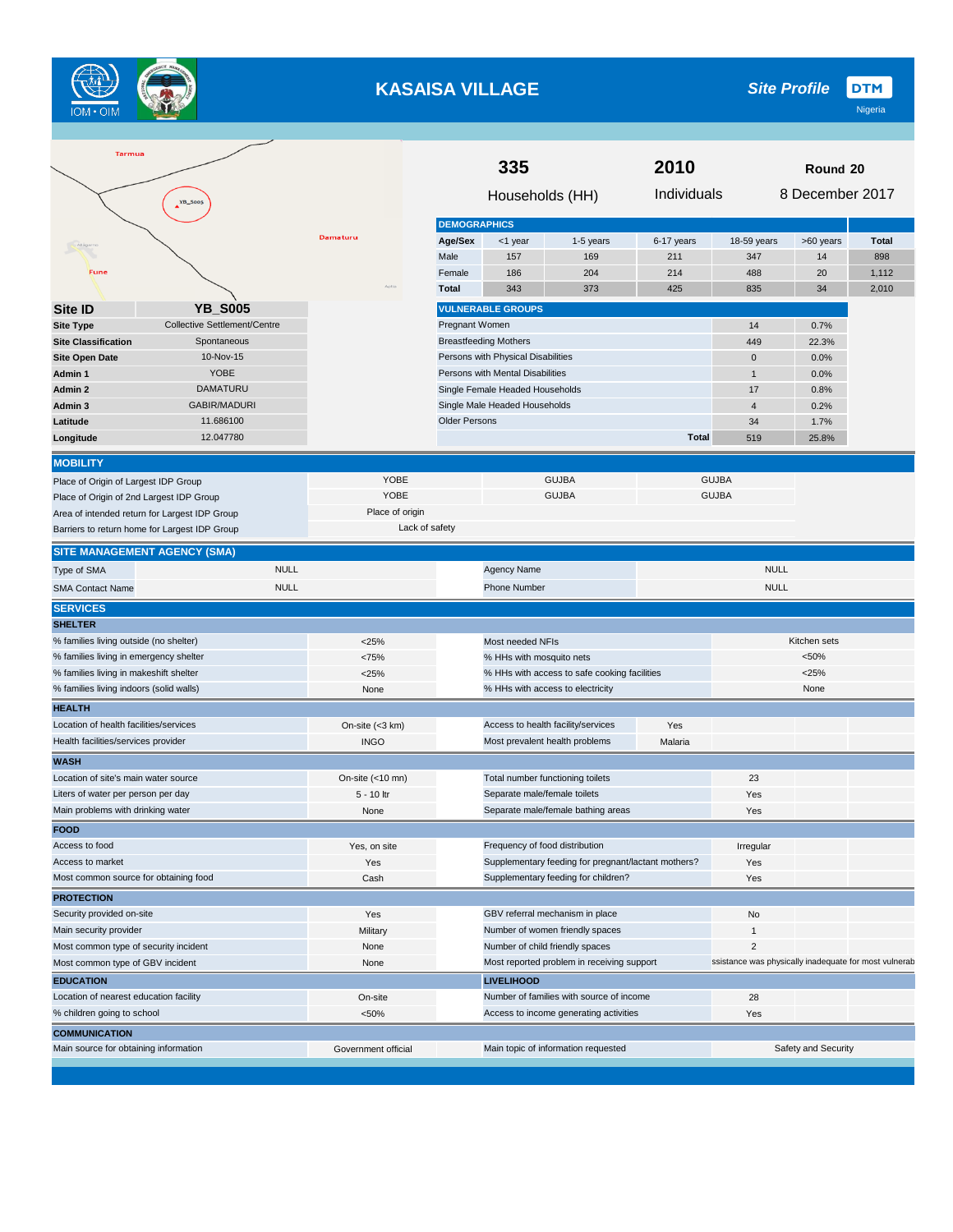

## **HURI VILLAGE CAMP**

|                                                                                                                                                                                                                                                                                                                                                                                                                                                                                                                                                                                                                                                                                                                    | <b>YB_SOO6</b>                   |                         |                          | 67                                 |                                                                                            | 402          |                                                       |                     |              |
|--------------------------------------------------------------------------------------------------------------------------------------------------------------------------------------------------------------------------------------------------------------------------------------------------------------------------------------------------------------------------------------------------------------------------------------------------------------------------------------------------------------------------------------------------------------------------------------------------------------------------------------------------------------------------------------------------------------------|----------------------------------|-------------------------|--------------------------|------------------------------------|--------------------------------------------------------------------------------------------|--------------|-------------------------------------------------------|---------------------|--------------|
| TARMUWA                                                                                                                                                                                                                                                                                                                                                                                                                                                                                                                                                                                                                                                                                                            |                                  |                         |                          |                                    |                                                                                            |              |                                                       | Round 20            |              |
|                                                                                                                                                                                                                                                                                                                                                                                                                                                                                                                                                                                                                                                                                                                    | YB_SO04                          |                         |                          | Households (HH)                    |                                                                                            | Individuals  |                                                       | 8 December 2017     |              |
|                                                                                                                                                                                                                                                                                                                                                                                                                                                                                                                                                                                                                                                                                                                    |                                  |                         | <b>DEMOGRAPHICS</b>      |                                    |                                                                                            |              |                                                       |                     |              |
|                                                                                                                                                                                                                                                                                                                                                                                                                                                                                                                                                                                                                                                                                                                    | B S                              |                         | Age/Sex                  | <1 year                            | 1-5 years                                                                                  | 6-17 years   | 18-59 years                                           | >60 years           | <b>Total</b> |
|                                                                                                                                                                                                                                                                                                                                                                                                                                                                                                                                                                                                                                                                                                                    |                                  |                         | Male                     | 20                                 | 37                                                                                         | 49           | 70                                                    | $\overline{4}$      | 180          |
|                                                                                                                                                                                                                                                                                                                                                                                                                                                                                                                                                                                                                                                                                                                    |                                  | <b>DAMATURU</b>         | Female                   | 20                                 | 44                                                                                         | 51           | 101                                                   | 6                   | 222          |
|                                                                                                                                                                                                                                                                                                                                                                                                                                                                                                                                                                                                                                                                                                                    |                                  |                         | <b>Total</b>             | 40                                 | 81                                                                                         | 100          | 171                                                   | 10                  | 402          |
| Site ID                                                                                                                                                                                                                                                                                                                                                                                                                                                                                                                                                                                                                                                                                                            | <b>YB_S006</b>                   |                         |                          | <b>VULNERABLE GROUPS</b>           |                                                                                            |              |                                                       |                     |              |
| <b>Site Type</b>                                                                                                                                                                                                                                                                                                                                                                                                                                                                                                                                                                                                                                                                                                   | Camp                             |                         | Pregnant Women           |                                    |                                                                                            |              | $\overline{7}$                                        | 1.7%                |              |
| <b>Site Classification</b>                                                                                                                                                                                                                                                                                                                                                                                                                                                                                                                                                                                                                                                                                         | Spontaneous                      |                         |                          | <b>Breastfeeding Mothers</b>       |                                                                                            |              | 44                                                    | 10.9%               |              |
| <b>Site Open Date</b>                                                                                                                                                                                                                                                                                                                                                                                                                                                                                                                                                                                                                                                                                              | 12-Feb-14                        |                         |                          | Persons with Physical Disabilities |                                                                                            |              | $\mathbf 0$                                           | 0.0%                |              |
| Admin 1                                                                                                                                                                                                                                                                                                                                                                                                                                                                                                                                                                                                                                                                                                            | <b>YOBE</b>                      |                         |                          | Persons with Mental Disabilities   |                                                                                            |              | $\mathbf 0$                                           | 0.0%                |              |
| Admin 2                                                                                                                                                                                                                                                                                                                                                                                                                                                                                                                                                                                                                                                                                                            | <b>DAMATURU</b>                  |                         |                          | Single Female Headed Households    |                                                                                            |              | 8                                                     | 2.0%                |              |
| Admin 3                                                                                                                                                                                                                                                                                                                                                                                                                                                                                                                                                                                                                                                                                                            | MAISANDARI/WAZIRI IBRAHIM ESTATE |                         |                          | Single Male Headed Households      |                                                                                            |              | $\mathbf 0$                                           | 0.0%                |              |
| Latitude                                                                                                                                                                                                                                                                                                                                                                                                                                                                                                                                                                                                                                                                                                           | 11.739050                        |                         | <b>Older Persons</b>     |                                    |                                                                                            |              | 10                                                    | 2.5%                |              |
| Longitude                                                                                                                                                                                                                                                                                                                                                                                                                                                                                                                                                                                                                                                                                                          | 12.012150                        |                         |                          |                                    |                                                                                            | <b>Total</b> | 69                                                    | 17.2%               |              |
|                                                                                                                                                                                                                                                                                                                                                                                                                                                                                                                                                                                                                                                                                                                    |                                  |                         |                          |                                    |                                                                                            |              |                                                       |                     |              |
| <b>MOBILITY</b>                                                                                                                                                                                                                                                                                                                                                                                                                                                                                                                                                                                                                                                                                                    |                                  |                         |                          |                                    |                                                                                            |              |                                                       |                     |              |
| Place of Origin of Largest IDP Group                                                                                                                                                                                                                                                                                                                                                                                                                                                                                                                                                                                                                                                                               |                                  | <b>YOBE</b>             |                          |                                    | <b>GUJBA</b>                                                                               |              | <b>NULL</b>                                           |                     |              |
| Place of Origin of 2nd Largest IDP Group                                                                                                                                                                                                                                                                                                                                                                                                                                                                                                                                                                                                                                                                           |                                  | <b>YOBE</b>             |                          |                                    | <b>GUJBA</b>                                                                               |              | <b>GUJBA</b>                                          |                     |              |
| Area of intended return for Largest IDP Group                                                                                                                                                                                                                                                                                                                                                                                                                                                                                                                                                                                                                                                                      |                                  | Place of origin         |                          |                                    |                                                                                            |              |                                                       |                     |              |
| Barriers to return home for Largest IDP Group                                                                                                                                                                                                                                                                                                                                                                                                                                                                                                                                                                                                                                                                      |                                  | House damaged/destroyed |                          |                                    |                                                                                            |              |                                                       |                     |              |
| <b>SITE MANAGEMENT AGENCY (SMA)</b>                                                                                                                                                                                                                                                                                                                                                                                                                                                                                                                                                                                                                                                                                |                                  |                         |                          |                                    |                                                                                            |              |                                                       |                     |              |
| Type of SMA                                                                                                                                                                                                                                                                                                                                                                                                                                                                                                                                                                                                                                                                                                        | <b>NULL</b>                      |                         |                          | <b>Agency Name</b>                 |                                                                                            |              | <b>NULL</b>                                           |                     |              |
| <b>SMA Contact Name</b>                                                                                                                                                                                                                                                                                                                                                                                                                                                                                                                                                                                                                                                                                            | <b>NULL</b>                      |                         |                          | <b>Phone Number</b>                |                                                                                            |              | <b>NULL</b>                                           |                     |              |
| <b>SERVICES</b>                                                                                                                                                                                                                                                                                                                                                                                                                                                                                                                                                                                                                                                                                                    |                                  |                         |                          |                                    |                                                                                            |              |                                                       |                     |              |
| <b>SHELTER</b>                                                                                                                                                                                                                                                                                                                                                                                                                                                                                                                                                                                                                                                                                                     |                                  |                         |                          |                                    |                                                                                            |              |                                                       |                     |              |
| % families living outside (no shelter)                                                                                                                                                                                                                                                                                                                                                                                                                                                                                                                                                                                                                                                                             |                                  | None                    |                          | Most needed NFIs                   |                                                                                            |              | <b>Blankets/Mats</b>                                  |                     |              |
|                                                                                                                                                                                                                                                                                                                                                                                                                                                                                                                                                                                                                                                                                                                    |                                  |                         |                          |                                    |                                                                                            |              | None                                                  |                     |              |
|                                                                                                                                                                                                                                                                                                                                                                                                                                                                                                                                                                                                                                                                                                                    |                                  | $<$ 25%                 | % HHs with mosquito nets |                                    |                                                                                            |              |                                                       |                     |              |
|                                                                                                                                                                                                                                                                                                                                                                                                                                                                                                                                                                                                                                                                                                                    |                                  | >75%                    |                          |                                    | % HHs with access to safe cooking facilities                                               |              |                                                       | None                |              |
|                                                                                                                                                                                                                                                                                                                                                                                                                                                                                                                                                                                                                                                                                                                    |                                  | None                    |                          | % HHs with access to electricity   |                                                                                            |              |                                                       | None                |              |
|                                                                                                                                                                                                                                                                                                                                                                                                                                                                                                                                                                                                                                                                                                                    |                                  |                         |                          |                                    |                                                                                            |              |                                                       |                     |              |
|                                                                                                                                                                                                                                                                                                                                                                                                                                                                                                                                                                                                                                                                                                                    |                                  | Mobile clinic           |                          | Access to health facility/services |                                                                                            | Yes          |                                                       |                     |              |
|                                                                                                                                                                                                                                                                                                                                                                                                                                                                                                                                                                                                                                                                                                                    |                                  | <b>INGO</b>             |                          | Most prevalent health problems     |                                                                                            | Malaria      |                                                       |                     |              |
|                                                                                                                                                                                                                                                                                                                                                                                                                                                                                                                                                                                                                                                                                                                    |                                  |                         |                          |                                    |                                                                                            |              |                                                       |                     |              |
|                                                                                                                                                                                                                                                                                                                                                                                                                                                                                                                                                                                                                                                                                                                    |                                  | On-site $(<10$ mn)      |                          | Total number functioning toilets   |                                                                                            |              | 36                                                    |                     |              |
|                                                                                                                                                                                                                                                                                                                                                                                                                                                                                                                                                                                                                                                                                                                    |                                  | 5 - 10 ltr              |                          | Separate male/female toilets       |                                                                                            |              | No                                                    |                     |              |
|                                                                                                                                                                                                                                                                                                                                                                                                                                                                                                                                                                                                                                                                                                                    |                                  | None                    |                          |                                    | Separate male/female bathing areas                                                         |              | No                                                    |                     |              |
|                                                                                                                                                                                                                                                                                                                                                                                                                                                                                                                                                                                                                                                                                                                    |                                  |                         |                          |                                    |                                                                                            |              |                                                       |                     |              |
|                                                                                                                                                                                                                                                                                                                                                                                                                                                                                                                                                                                                                                                                                                                    |                                  | Yes, on site            |                          | Frequency of food distribution     |                                                                                            |              | Once a month                                          |                     |              |
|                                                                                                                                                                                                                                                                                                                                                                                                                                                                                                                                                                                                                                                                                                                    |                                  |                         |                          |                                    |                                                                                            |              |                                                       |                     |              |
|                                                                                                                                                                                                                                                                                                                                                                                                                                                                                                                                                                                                                                                                                                                    |                                  | Yes<br>Cash             |                          |                                    | Supplementary feeding for pregnant/lactant mothers?<br>Supplementary feeding for children? |              | Yes<br>Yes                                            |                     |              |
|                                                                                                                                                                                                                                                                                                                                                                                                                                                                                                                                                                                                                                                                                                                    |                                  |                         |                          |                                    |                                                                                            |              |                                                       |                     |              |
|                                                                                                                                                                                                                                                                                                                                                                                                                                                                                                                                                                                                                                                                                                                    |                                  | Yes                     |                          |                                    | GBV referral mechanism in place                                                            |              | No                                                    |                     |              |
|                                                                                                                                                                                                                                                                                                                                                                                                                                                                                                                                                                                                                                                                                                                    |                                  |                         |                          |                                    | Number of women friendly spaces                                                            |              | $\pmb{0}$                                             |                     |              |
|                                                                                                                                                                                                                                                                                                                                                                                                                                                                                                                                                                                                                                                                                                                    |                                  | Self organized<br>None  |                          |                                    |                                                                                            |              | $\mathbf 0$                                           |                     |              |
|                                                                                                                                                                                                                                                                                                                                                                                                                                                                                                                                                                                                                                                                                                                    |                                  | None                    |                          | Number of child friendly spaces    | Most reported problem in receiving support                                                 |              | ssistance was physically inadequate for most vulnerab |                     |              |
|                                                                                                                                                                                                                                                                                                                                                                                                                                                                                                                                                                                                                                                                                                                    |                                  |                         |                          |                                    |                                                                                            |              |                                                       |                     |              |
|                                                                                                                                                                                                                                                                                                                                                                                                                                                                                                                                                                                                                                                                                                                    |                                  |                         |                          | <b>LIVELIHOOD</b>                  |                                                                                            |              |                                                       |                     |              |
|                                                                                                                                                                                                                                                                                                                                                                                                                                                                                                                                                                                                                                                                                                                    |                                  | On-site                 |                          |                                    | Number of families with source of income                                                   |              | 19                                                    |                     |              |
| % families living in emergency shelter<br>% families living in makeshift shelter<br>% families living indoors (solid walls)<br><b>HEALTH</b><br>Location of health facilities/services<br>Health facilities/services provider<br><b>WASH</b><br>Location of site's main water source<br>Liters of water per person per day<br>Main problems with drinking water<br><b>FOOD</b><br>Access to food<br>Access to market<br>Most common source for obtaining food<br><b>PROTECTION</b><br>Security provided on-site<br>Main security provider<br>Most common type of security incident<br>Most common type of GBV incident<br><b>EDUCATION</b><br>Location of nearest education facility<br>% children going to school |                                  | < 50%                   |                          |                                    | Access to income generating activities                                                     |              | Yes                                                   |                     |              |
| <b>COMMUNICATION</b><br>Main source for obtaining information                                                                                                                                                                                                                                                                                                                                                                                                                                                                                                                                                                                                                                                      |                                  | Government official     |                          |                                    | Main topic of information requested                                                        |              |                                                       | Safety and Security |              |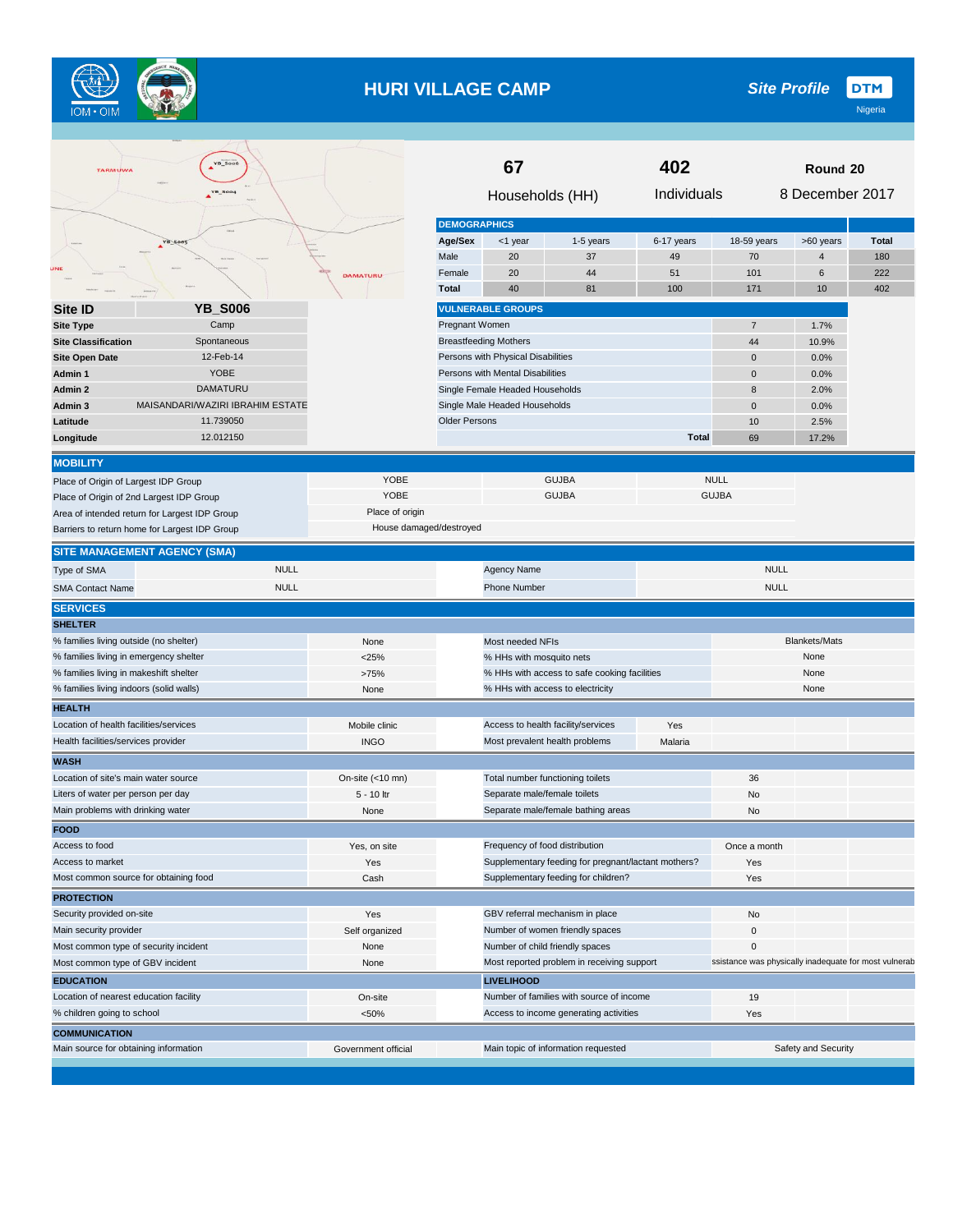

## **LAYIN TSAMIYA**

| <b>□ Keystone Bank</b><br>Malduguri-Potlskum Road | Malduguri-Potiskum Road                       |                               | 8<br>73                                    |                                    |                                                     |              |                | Round 20            |       |
|---------------------------------------------------|-----------------------------------------------|-------------------------------|--------------------------------------------|------------------------------------|-----------------------------------------------------|--------------|----------------|---------------------|-------|
|                                                   |                                               | Misic<br>guri-Poti<br>YB_S007 |                                            | Households (HH)                    |                                                     | Individuals  |                | 8 December 2017     |       |
|                                                   |                                               |                               | <b>DEMOGRAPHICS</b>                        |                                    |                                                     |              |                |                     |       |
|                                                   | Kasuwar Hatsi/Grain<br>Market Potiskum        |                               | Age/Sex                                    | <1 year                            | 1-5 years                                           | 6-17 years   | 18-59 years    | >60 years           | Total |
|                                                   | Maldugun-Potiskum Road                        |                               | Male                                       | 1                                  | $\overline{4}$                                      | 12           | 16             | 4                   | 37    |
|                                                   | O Texaco Filling Station                      |                               | Female                                     | 3                                  | 10                                                  | 12           | 10             | $\mathbf{1}$        | 36    |
| <b>ISSN</b>                                       |                                               |                               | <b>Total</b>                               | $\overline{4}$                     | 14                                                  | 24           | 26             | 5                   | 73    |
| <b>Site ID</b>                                    | <b>YB S007</b>                                |                               |                                            | <b>VULNERABLE GROUPS</b>           |                                                     |              |                |                     |       |
| <b>Site Type</b>                                  | Camp                                          |                               | Pregnant Women                             |                                    |                                                     |              | $\overline{4}$ | 5.5%                |       |
| <b>Site Classification</b>                        | Spontaneous                                   |                               |                                            | <b>Breastfeeding Mothers</b>       |                                                     |              | 8              | 11.0%               |       |
| <b>Site Open Date</b>                             | 24-Sep-15                                     |                               |                                            | Persons with Physical Disabilities |                                                     |              | $\mathbf 0$    | 0.0%                |       |
| Admin 1                                           | YOBE                                          |                               |                                            | Persons with Mental Disabilities   |                                                     |              | $\mathbf 0$    | 0.0%                |       |
| Admin 2                                           | <b>POTISKUM</b>                               |                               |                                            | Single Female Headed Households    |                                                     |              | 6              | 8.2%                |       |
| Admin 3                                           | 'ERIMARAM/GARIN DAYE/BADEJO/NAH               |                               |                                            | Single Male Headed Households      |                                                     |              | $\mathbf 0$    | 0.0%                |       |
| Latitude                                          | 11.694100                                     |                               | <b>Older Persons</b>                       |                                    |                                                     |              | 5              | 6.8%                |       |
| Longitude                                         | 11.110560                                     |                               |                                            |                                    |                                                     | <b>Total</b> | 23             | 31.5%               |       |
| <b>MOBILITY</b>                                   |                                               |                               |                                            |                                    |                                                     |              |                |                     |       |
|                                                   | Place of Origin of Largest IDP Group          | YOBE                          |                                            |                                    | <b>GUJBA</b>                                        |              | <b>GUJBA</b>   |                     |       |
|                                                   | Place of Origin of 2nd Largest IDP Group      | YOBE                          |                                            |                                    | <b>GUJBA</b>                                        |              | <b>GUJBA</b>   |                     |       |
|                                                   | Area of intended return for Largest IDP Group | Place of origin               |                                            |                                    |                                                     |              |                |                     |       |
|                                                   | Barriers to return home for Largest IDP Group | No livelihood                 |                                            |                                    |                                                     |              |                |                     |       |
|                                                   | <b>SITE MANAGEMENT AGENCY (SMA)</b>           |                               |                                            |                                    |                                                     |              |                |                     |       |
| Type of SMA                                       | <b>NULL</b>                                   |                               |                                            | Agency Name                        |                                                     |              | <b>NULL</b>    |                     |       |
| <b>SMA Contact Name</b>                           | <b>NULL</b>                                   |                               |                                            | <b>Phone Number</b>                |                                                     |              | <b>NULL</b>    |                     |       |
| <b>SERVICES</b>                                   |                                               |                               |                                            |                                    |                                                     |              |                |                     |       |
| <b>SHELTER</b>                                    |                                               |                               |                                            |                                    |                                                     |              |                |                     |       |
| % families living outside (no shelter)            |                                               | None                          |                                            | Most needed NFIs                   |                                                     |              |                | <b>Mattress</b>     |       |
|                                                   | % families living in emergency shelter        | $<$ 25%                       |                                            | % HHs with mosquito nets           |                                                     |              |                |                     |       |
| % families living in makeshift shelter            |                                               | $<$ 25%                       |                                            |                                    | % HHs with access to safe cooking facilities        |              |                | None                |       |
|                                                   | % families living indoors (solid walls)       | <75%                          |                                            |                                    | % HHs with access to electricity                    |              |                | < 25%               |       |
| <b>HEALTH</b>                                     |                                               |                               |                                            |                                    |                                                     |              |                |                     |       |
| Location of health facilities/services            |                                               | On-site $(<3$ km)             |                                            |                                    | Access to health facility/services                  | Yes          |                |                     |       |
| Health facilities/services provider               |                                               | Local clinic                  |                                            |                                    | Most prevalent health problems                      | Malnutrition |                |                     |       |
| <b>WASH</b>                                       |                                               |                               |                                            |                                    |                                                     |              |                |                     |       |
| Location of site's main water source              |                                               | On-site $(<10$ mn)            |                                            |                                    | Total number functioning toilets                    |              | $\overline{4}$ |                     |       |
| Liters of water per person per day                |                                               | >15 ltr                       |                                            | Separate male/female toilets       |                                                     |              | No             |                     |       |
| Main problems with drinking water                 |                                               | None                          |                                            |                                    | Separate male/female bathing areas                  |              | No             |                     |       |
| <b>FOOD</b>                                       |                                               |                               |                                            |                                    |                                                     |              |                |                     |       |
| Access to food                                    |                                               | Yes, on site                  |                                            | Frequency of food distribution     |                                                     |              | Irregular      |                     |       |
| Access to market                                  |                                               | Yes                           |                                            |                                    | Supplementary feeding for pregnant/lactant mothers? |              | No             |                     |       |
|                                                   | Most common source for obtaining food         | Cash                          |                                            |                                    | Supplementary feeding for children?                 |              | Yes            |                     |       |
| <b>PROTECTION</b>                                 |                                               |                               |                                            |                                    |                                                     |              |                |                     |       |
| Security provided on-site                         |                                               | Yes                           |                                            |                                    | GBV referral mechanism in place                     |              | Yes            |                     |       |
| Main security provider                            |                                               | Self organized                |                                            |                                    | Number of women friendly spaces                     |              | $\mathbf 0$    |                     |       |
|                                                   | Most common type of security incident         | None                          |                                            |                                    | Number of child friendly spaces                     |              | $\pmb{0}$      |                     |       |
| Most common type of GBV incident                  |                                               | None                          | Most reported problem in receiving support |                                    |                                                     |              |                | None                |       |
| <b>EDUCATION</b>                                  |                                               |                               | <b>LIVELIHOOD</b>                          |                                    |                                                     |              |                |                     |       |
|                                                   | Location of nearest education facility        | On-site                       |                                            |                                    | Number of families with source of income            |              | $\overline{2}$ |                     |       |
| % children going to school                        |                                               | < 50%                         |                                            |                                    | Access to income generating activities              |              | Yes            |                     |       |
| <b>COMMUNICATION</b>                              |                                               |                               |                                            |                                    |                                                     |              |                |                     |       |
|                                                   | Main source for obtaining information         | Government official           |                                            |                                    | Main topic of information requested                 |              |                | Safety and Security |       |
|                                                   |                                               |                               |                                            |                                    |                                                     |              |                |                     |       |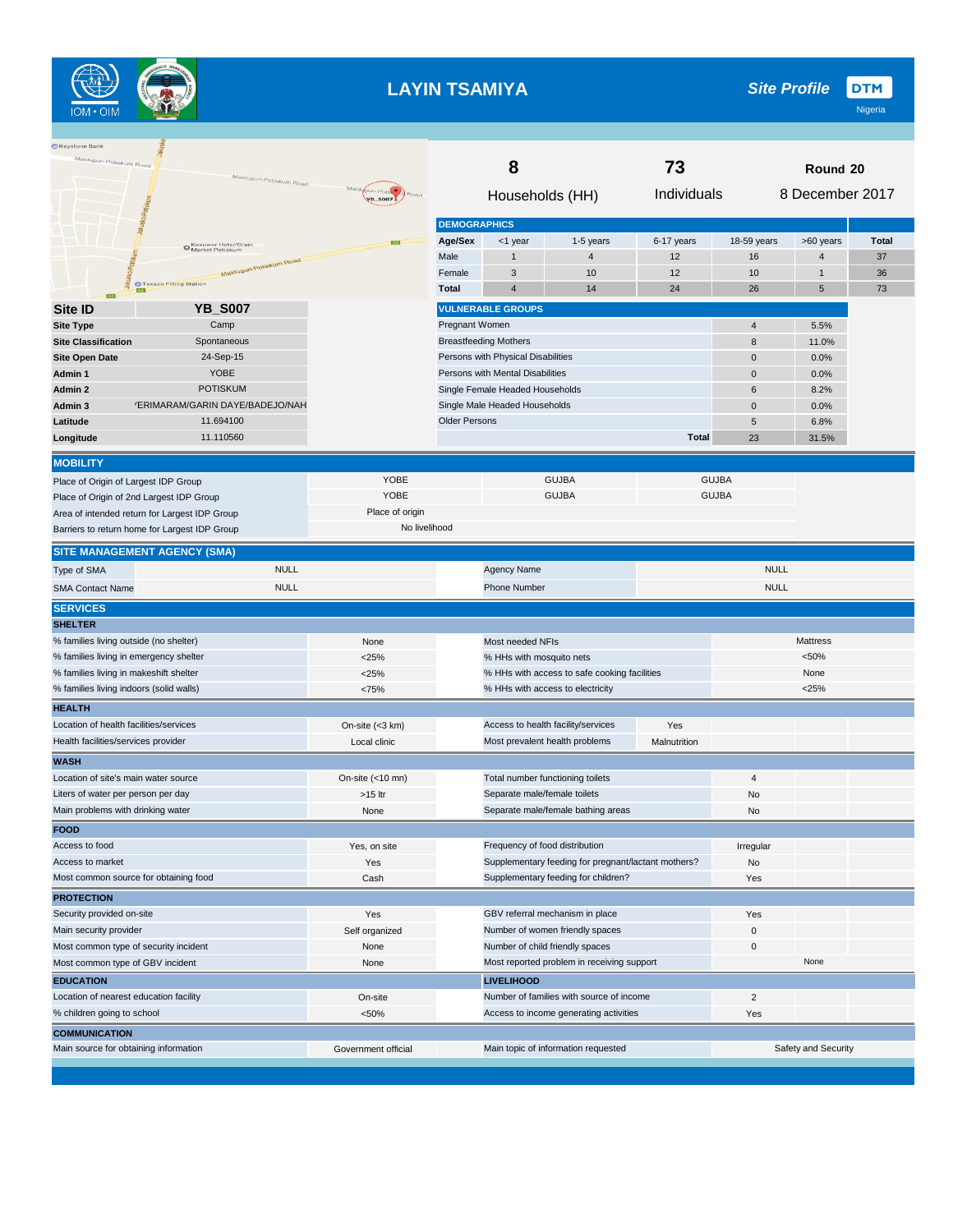

#### **BAKIN TRANSFORMER**

|                                          | FIRBU                                         | Alaraba                       |                                                       | 9                                  |                                                     | 53             | Round 20                      |                                        |       |
|------------------------------------------|-----------------------------------------------|-------------------------------|-------------------------------------------------------|------------------------------------|-----------------------------------------------------|----------------|-------------------------------|----------------------------------------|-------|
| <b>Fabricating WorkShop</b>              |                                               |                               |                                                       | Households (HH)                    |                                                     | Individuals    |                               | 8 December 2017                        |       |
| Potiskum                                 |                                               |                               | <b>DEMOGRAPHICS</b>                                   |                                    |                                                     |                |                               |                                        |       |
|                                          | $\overline{252}$                              | <b>YB_SOOB</b>                | Age/Sex                                               | <1 year                            | 1-5 years                                           | 6-17 years     | 18-59 years                   | >60 years                              | Total |
|                                          |                                               | AST                           | Male                                                  | $\overline{2}$                     | 3                                                   | $\overline{2}$ | 5                             | $\overline{2}$                         | 14    |
|                                          |                                               |                               | Female                                                | $\overline{4}$                     | $\overline{4}$                                      | 18             | 13                            | $\mathbf 0$                            | 39    |
|                                          |                                               |                               | <b>Total</b>                                          | 6                                  | $\overline{7}$                                      | 20             | 18                            | $\overline{2}$                         | 53    |
|                                          | <b>YB_S008</b>                                |                               |                                                       |                                    |                                                     |                |                               |                                        |       |
| <b>Site ID</b>                           | <b>Collective Settlement/Centre</b>           |                               |                                                       | <b>VULNERABLE GROUPS</b>           |                                                     |                |                               |                                        |       |
| <b>Site Type</b>                         | Spontaneous                                   |                               | Pregnant Women                                        | <b>Breastfeeding Mothers</b>       |                                                     |                | $\mathbf 0$<br>$\overline{7}$ | 0.0%<br>13.2%                          |       |
| <b>Site Classification</b>               | <b>NULL</b>                                   |                               |                                                       | Persons with Physical Disabilities |                                                     |                | $\overline{2}$                |                                        |       |
| <b>Site Open Date</b><br>Admin 1         | <b>YOBE</b>                                   |                               |                                                       | Persons with Mental Disabilities   |                                                     |                | $\mathbf 0$                   | 3.8%<br>0.0%                           |       |
| Admin 2                                  | <b>POTISKUM</b>                               |                               |                                                       |                                    |                                                     |                | 5                             | 9.4%                                   |       |
| Admin 3                                  | <b>MAMUDO</b>                                 |                               |                                                       | Single Female Headed Households    |                                                     |                | $\mathbf 0$                   | 0.0%                                   |       |
| Latitude                                 | 11.681880                                     |                               | Single Male Headed Households<br><b>Older Persons</b> |                                    |                                                     |                | $\overline{2}$                |                                        |       |
|                                          | 11.197030                                     |                               |                                                       |                                    |                                                     | <b>Total</b>   |                               | 3.8%                                   |       |
| Longitude                                |                                               |                               |                                                       |                                    |                                                     |                | 16                            | 30.2%                                  |       |
| <b>MOBILITY</b>                          |                                               |                               |                                                       |                                    |                                                     |                |                               |                                        |       |
| Place of Origin of Largest IDP Group     |                                               | <b>BORNO</b>                  |                                                       |                                    | <b>GWOZA</b>                                        |                | <b>GWOZA TOWN GADAMAYO</b>    |                                        |       |
| Place of Origin of 2nd Largest IDP Group |                                               | <b>NULL</b>                   |                                                       |                                    | <b>NULL</b>                                         |                | <b>NULL</b>                   |                                        |       |
|                                          | Area of intended return for Largest IDP Group | Place of origin               |                                                       |                                    |                                                     |                |                               |                                        |       |
|                                          | Barriers to return home for Largest IDP Group | Lack of safety                |                                                       |                                    |                                                     |                |                               |                                        |       |
|                                          | <b>SITE MANAGEMENT AGENCY (SMA)</b>           |                               |                                                       |                                    |                                                     |                |                               |                                        |       |
| Type of SMA                              | <b>NULL</b>                                   |                               |                                                       | Agency Name                        |                                                     |                | <b>NULL</b>                   |                                        |       |
| <b>SMA Contact Name</b>                  | <b>NULL</b>                                   |                               |                                                       | <b>Phone Number</b>                |                                                     |                | <b>NULL</b>                   |                                        |       |
| <b>SERVICES</b>                          |                                               |                               |                                                       |                                    |                                                     |                |                               |                                        |       |
| <b>SHELTER</b>                           |                                               |                               |                                                       |                                    |                                                     |                |                               |                                        |       |
| % families living outside (no shelter)   |                                               | None                          |                                                       | Most needed NFIs                   |                                                     |                |                               | Mosquito nets                          |       |
| % families living in emergency shelter   |                                               | None                          |                                                       | % HHs with mosquito nets           |                                                     |                |                               | < 50%                                  |       |
| % families living in makeshift shelter   |                                               | None                          |                                                       |                                    | % HHs with access to safe cooking facilities        |                |                               | None                                   |       |
| % families living indoors (solid walls)  |                                               | >75%                          |                                                       |                                    | % HHs with access to electricity                    |                |                               | < 25%                                  |       |
| <b>HEALTH</b>                            |                                               |                               |                                                       |                                    |                                                     |                |                               |                                        |       |
| Location of health facilities/services   |                                               | Mobile clinic                 |                                                       |                                    | Access to health facility/services                  | Yes            |                               |                                        |       |
| Health facilities/services provider      |                                               | Government                    |                                                       |                                    | Most prevalent health problems                      | Malaria        |                               |                                        |       |
| <b>WASH</b>                              |                                               |                               |                                                       |                                    |                                                     |                |                               |                                        |       |
| Location of site's main water source     |                                               | On-site (<10 mn)              |                                                       |                                    | Total number functioning toilets                    |                | $\mathbf{1}$                  |                                        |       |
| Liters of water per person per day       |                                               | >15 ltr                       |                                                       | Separate male/female toilets       |                                                     |                | No                            |                                        |       |
| Main problems with drinking water        |                                               | None                          |                                                       |                                    | Separate male/female bathing areas                  |                | No                            |                                        |       |
| <b>FOOD</b>                              |                                               |                               |                                                       |                                    |                                                     |                |                               |                                        |       |
| Access to food                           |                                               | Yes, on site                  |                                                       | Frequency of food distribution     |                                                     |                | Irregular                     |                                        |       |
| Access to market                         |                                               | Yes                           |                                                       |                                    | Supplementary feeding for pregnant/lactant mothers? |                | No                            |                                        |       |
| Most common source for obtaining food    |                                               | Host community donation       |                                                       |                                    | Supplementary feeding for children?                 |                | No                            |                                        |       |
| <b>PROTECTION</b>                        |                                               |                               |                                                       |                                    |                                                     |                |                               |                                        |       |
| Security provided on-site                |                                               | Yes                           |                                                       |                                    | GBV referral mechanism in place                     |                | No                            |                                        |       |
| Main security provider                   |                                               | Self organized                |                                                       |                                    | Number of women friendly spaces                     |                | $\mathsf{O}\xspace$           |                                        |       |
| Most common type of security incident    |                                               | None                          |                                                       |                                    | Number of child friendly spaces                     |                | $\mathbf 0$                   |                                        |       |
| Most common type of GBV incident         |                                               | None                          | Most reported problem in receiving support            |                                    |                                                     |                |                               | Not enough assistance for all entitled |       |
| <b>EDUCATION</b>                         |                                               |                               |                                                       | <b>LIVELIHOOD</b>                  |                                                     |                |                               |                                        |       |
| Location of nearest education facility   |                                               | On-site                       |                                                       |                                    | Number of families with source of income            |                | 3                             |                                        |       |
| % children going to school               |                                               | < 50%                         |                                                       |                                    | Access to income generating activities              |                | Yes                           |                                        |       |
| <b>COMMUNICATION</b>                     |                                               |                               |                                                       |                                    |                                                     |                |                               |                                        |       |
| Main source for obtaining information    |                                               | Local leader/Community leader |                                                       |                                    |                                                     |                |                               | <b>Distribution</b>                    |       |
|                                          |                                               |                               | Main topic of information requested                   |                                    |                                                     |                |                               |                                        |       |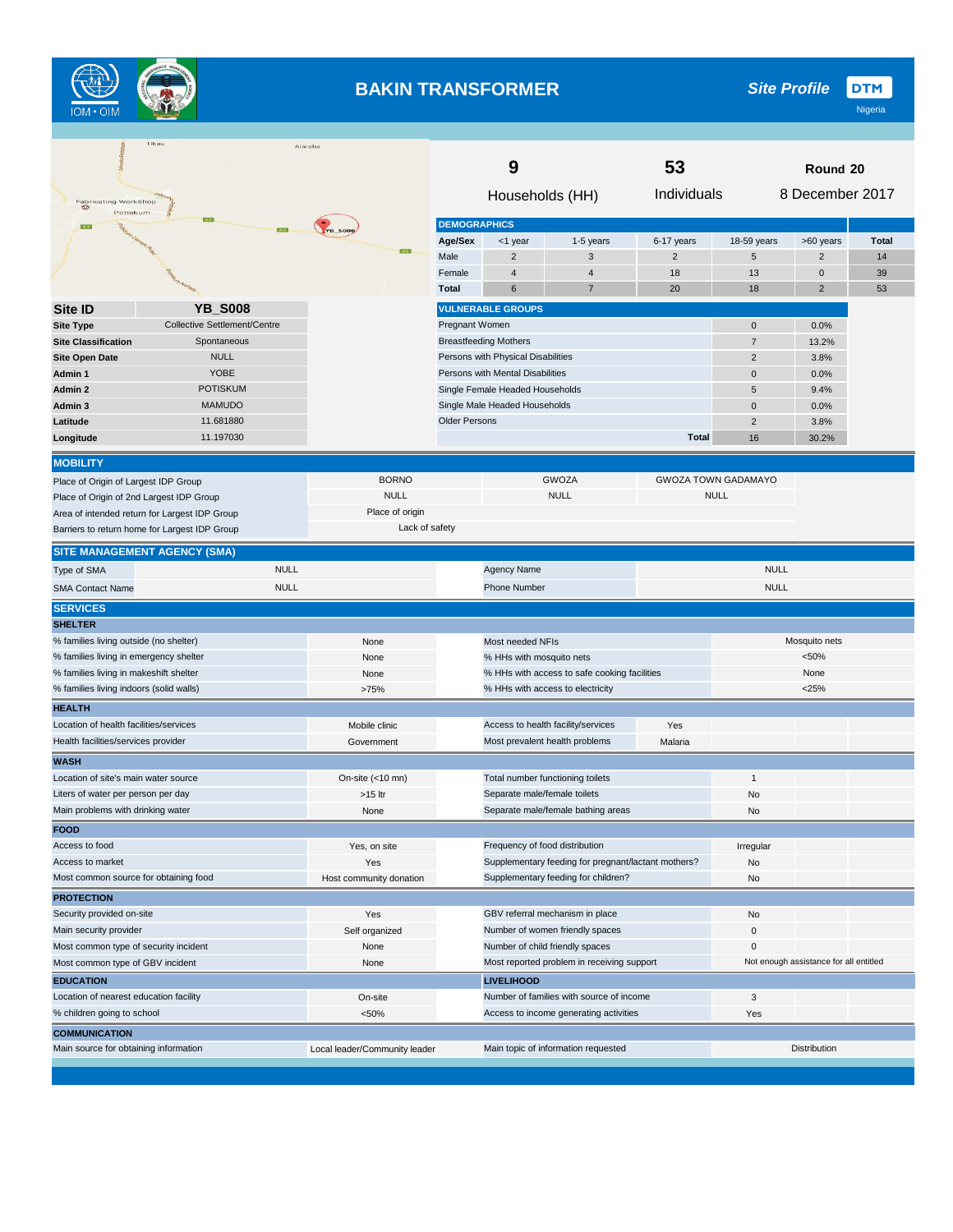

# **YAN ITACE PRISON**

|                                                                               |                          | COMMUNICATION &                       |                      | 9                                  |                                                     | 44           |                           | Round 20            |              |
|-------------------------------------------------------------------------------|--------------------------|---------------------------------------|----------------------|------------------------------------|-----------------------------------------------------|--------------|---------------------------|---------------------|--------------|
|                                                                               |                          | Masallacin Adamu<br>Waziri Potiskum   |                      | Households (HH)                    |                                                     | Individuals  |                           | 8 December 2017     |              |
| Main Market                                                                   | YB_S012                  |                                       | <b>DEMOGRAPHICS</b>  |                                    |                                                     |              |                           |                     |              |
| <b>Total Filling Station</b><br>iduguri-Potiskum<br>$\circ$<br>R <sub>1</sub> | C Sabon Tasha Motor Park |                                       | Age/Sex              | <1 year                            | 1-5 years                                           | 6-17 years   | 18-59 years               | >60 years           | <b>Total</b> |
|                                                                               | un Road                  |                                       | Male                 | $\overline{2}$                     | 3                                                   | 6            | $\overline{7}$            | 3                   | 21           |
| <b>G</b> Potiskum Central Mosque                                              | Maiduguri-Potiskum Road  | St. Peter's<br>Church, Potiskum       | Female               | $\mathbf{1}$                       | $\overline{4}$                                      | $\mathbf 0$  | 16                        | $\overline{c}$      | 23           |
|                                                                               |                          | um Roar                               | <b>Total</b>         | 3                                  | $\overline{7}$                                      | 6            | 23                        | 5                   | 44           |
| <b>Site ID</b>                                                                | <b>YB_S012</b>           |                                       |                      | <b>VULNERABLE GROUPS</b>           |                                                     |              |                           |                     |              |
| <b>Site Type</b>                                                              | Camp                     |                                       | Pregnant Women       |                                    |                                                     |              | $\mathbf 0$               | 0.0%                |              |
| <b>Site Classification</b>                                                    | Spontaneous              |                                       |                      | <b>Breastfeeding Mothers</b>       |                                                     |              | $\overline{4}$            | 9.1%                |              |
| <b>Site Open Date</b>                                                         | 24-Apr-14                |                                       |                      | Persons with Physical Disabilities |                                                     |              | 0                         | 0.0%                |              |
| Admin 1                                                                       | <b>YOBE</b>              |                                       |                      | Persons with Mental Disabilities   |                                                     |              | $\pmb{0}$                 | 0.0%                |              |
| Admin 2                                                                       | <b>POTISKUM</b>          |                                       |                      | Single Female Headed Households    |                                                     |              | $\mathbf 0$               | 0.0%                |              |
| Admin 3                                                                       | <b>DOGO NINI</b>         |                                       |                      | Single Male Headed Households      |                                                     |              | $\mathbf 0$               | 0.0%                |              |
| Latitude                                                                      | 11.725180<br>11.093820   |                                       | <b>Older Persons</b> |                                    |                                                     | <b>Total</b> | 5                         | 11.4%               |              |
| Longitude                                                                     |                          |                                       |                      |                                    |                                                     |              | 9                         | 20.5%               |              |
| <b>MOBILITY</b>                                                               |                          |                                       |                      |                                    |                                                     |              |                           |                     |              |
| Place of Origin of Largest IDP Group                                          |                          | <b>BORNO</b>                          |                      |                                    | <b>KAGA</b>                                         |              | <b>BENISHEIKH</b>         |                     |              |
| Place of Origin of 2nd Largest IDP Group                                      |                          | <b>BORNO</b>                          |                      |                                    | ABADAM                                              |              | <b>MALLAMFATORI KESSA</b> |                     |              |
| Area of intended return for Largest IDP Group                                 |                          | Place of origin                       |                      |                                    |                                                     |              |                           |                     |              |
| Barriers to return home for Largest IDP Group                                 |                          | Basic infrastructures damaged/flooded |                      |                                    |                                                     |              |                           |                     |              |
| <b>SITE MANAGEMENT AGENCY (SMA)</b>                                           |                          |                                       |                      |                                    |                                                     |              |                           |                     |              |
| Type of SMA                                                                   | <b>NULL</b>              |                                       |                      | Agency Name                        |                                                     |              | <b>NULL</b>               |                     |              |
| <b>SMA Contact Name</b>                                                       | <b>NULL</b>              |                                       |                      | <b>Phone Number</b>                |                                                     |              | <b>NULL</b>               |                     |              |
| <b>SERVICES</b>                                                               |                          |                                       |                      |                                    |                                                     |              |                           |                     |              |
| <b>SHELTER</b>                                                                |                          |                                       |                      |                                    |                                                     |              |                           |                     |              |
| % families living outside (no shelter)                                        |                          | None                                  |                      | Most needed NFIs                   |                                                     |              |                           | Mattress            |              |
| % families living in emergency shelter                                        |                          | None                                  |                      | % HHs with mosquito nets           |                                                     |              |                           | <75%                |              |
| % families living in makeshift shelter                                        |                          | $<$ 25%                               |                      |                                    | % HHs with access to safe cooking facilities        |              |                           | None                |              |
| % families living indoors (solid walls)                                       |                          | >75%                                  |                      |                                    | % HHs with access to electricity                    |              |                           | < 50%               |              |
| <b>HEALTH</b>                                                                 |                          |                                       |                      |                                    |                                                     |              |                           |                     |              |
| Location of health facilities/services                                        |                          | On-site $(<3$ km)                     |                      |                                    | Access to health facility/services                  | Yes          |                           |                     |              |
| Health facilities/services provider                                           |                          | Government                            |                      |                                    | Most prevalent health problems                      | Malaria      |                           |                     |              |
| <b>WASH</b>                                                                   |                          |                                       |                      |                                    |                                                     |              |                           |                     |              |
| Location of site's main water source                                          |                          | On-site $(< 10$ mn)                   |                      |                                    | Total number functioning toilets                    |              | 3                         |                     |              |
| Liters of water per person per day                                            |                          | $>15$ ltr                             |                      | Separate male/female toilets       |                                                     |              | No                        |                     |              |
| Main problems with drinking water                                             |                          | Taste                                 |                      |                                    | Separate male/female bathing areas                  |              | Yes                       |                     |              |
| <b>FOOD</b>                                                                   |                          |                                       |                      |                                    |                                                     |              |                           |                     |              |
| Access to food                                                                |                          | Yes, on site                          |                      | Frequency of food distribution     |                                                     |              | Irregular                 |                     |              |
| Access to market                                                              |                          | Yes                                   |                      |                                    | Supplementary feeding for pregnant/lactant mothers? |              | No                        |                     |              |
| Most common source for obtaining food                                         |                          | <b>Distribution</b>                   |                      |                                    | Supplementary feeding for children?                 |              | No                        |                     |              |
| <b>PROTECTION</b>                                                             |                          |                                       |                      |                                    |                                                     |              |                           |                     |              |
| Security provided on-site                                                     |                          | Yes                                   |                      |                                    | GBV referral mechanism in place                     |              | Yes                       |                     |              |
| Main security provider                                                        |                          | Self organized                        |                      |                                    | Number of women friendly spaces                     |              | 0                         |                     |              |
| Most common type of security incident                                         |                          | None                                  |                      |                                    | Number of child friendly spaces                     |              | 0                         |                     |              |
| Most common type of GBV incident                                              |                          | None                                  |                      |                                    | Most reported problem in receiving support          |              |                           | None                |              |
| <b>EDUCATION</b>                                                              |                          |                                       |                      | <b>LIVELIHOOD</b>                  |                                                     |              |                           |                     |              |
| Location of nearest education facility                                        |                          | On-site                               |                      |                                    | Number of families with source of income            |              | 2                         |                     |              |
| % children going to school                                                    |                          | $<$ 25%                               |                      |                                    | Access to income generating activities              |              | Yes                       |                     |              |
| <b>COMMUNICATION</b>                                                          |                          |                                       |                      |                                    |                                                     |              |                           |                     |              |
| Main source for obtaining information                                         |                          | Aid worker                            |                      |                                    | Main topic of information requested                 |              |                           | Safety and Security |              |
|                                                                               |                          |                                       |                      |                                    |                                                     |              |                           |                     |              |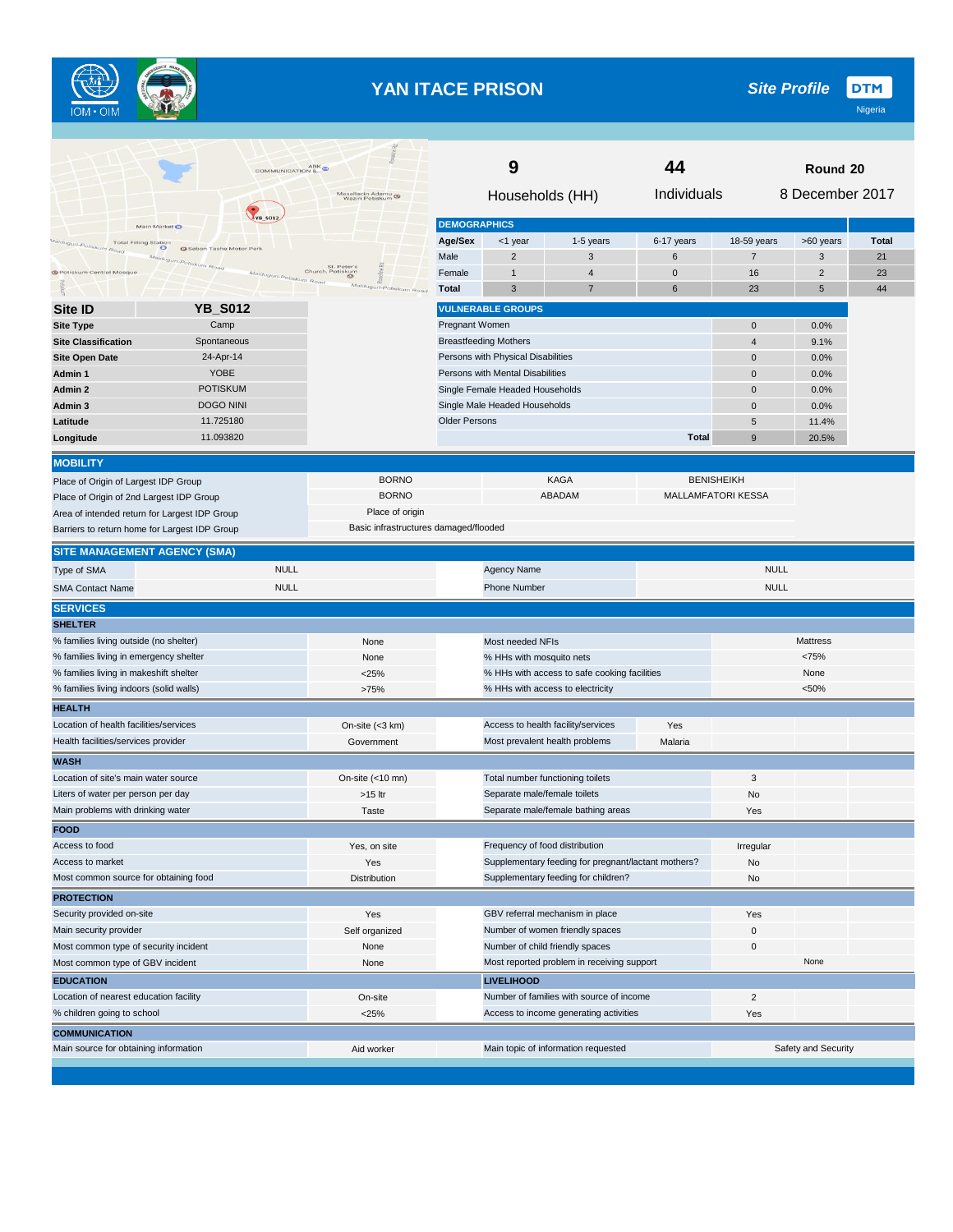

## **LAYIN KAWA**

|                                                               |                                   | Main Market                             | 35<br>6                             |                                    |                                                     |                |                         | Round 20        |              |
|---------------------------------------------------------------|-----------------------------------|-----------------------------------------|-------------------------------------|------------------------------------|-----------------------------------------------------|----------------|-------------------------|-----------------|--------------|
|                                                               |                                   |                                         |                                     | Households (HH)                    |                                                     | Individuals    |                         | 8 December 2017 |              |
| Maiduguri-Potiskum Road — Maiduguri-Potiskum Road             | <b>Total Filling Station</b><br>œ |                                         | <b>DEMOGRAPHICS</b>                 |                                    |                                                     |                |                         |                 |              |
|                                                               |                                   | <b>D</b> Sabon Tasha Motor Park         | Age/Sex                             | <1 year                            | 1-5 years                                           | 6-17 years     | 18-59 years             | >60 years       | <b>Total</b> |
|                                                               |                                   |                                         | Male                                | 1                                  | $\overline{2}$                                      | $\overline{2}$ | 6                       | $\mathbf 0$     | 11           |
|                                                               |                                   | Maiduguri-Potiskum Road<br>- Maiduguri. | Female                              | $\mathbf 0$                        | $\overline{2}$                                      | 9              | 12                      | $\overline{1}$  | 24           |
|                                                               |                                   |                                         | <b>Total</b>                        | 1                                  | $\overline{4}$                                      | 11             | 18                      | $\mathbf{1}$    | 35           |
| <b>Site ID</b>                                                | <b>YB_S013</b>                    |                                         |                                     | <b>VULNERABLE GROUPS</b>           |                                                     |                |                         |                 |              |
| <b>Site Type</b>                                              | Camp                              |                                         | Pregnant Women                      |                                    |                                                     |                | 3                       | 8.6%            |              |
| <b>Site Classification</b>                                    | Spontaneous                       |                                         |                                     | <b>Breastfeeding Mothers</b>       |                                                     |                | 5                       | 14.3%           |              |
| <b>Site Open Date</b>                                         | 24-Apr-14                         |                                         |                                     | Persons with Physical Disabilities |                                                     |                | $\mathbf 0$             | 0.0%            |              |
| Admin 1                                                       | <b>YOBE</b>                       |                                         |                                     | Persons with Mental Disabilities   |                                                     |                | $\pmb{0}$               | 0.0%            |              |
| Admin 2                                                       | <b>POTISKUM</b>                   |                                         |                                     | Single Female Headed Households    |                                                     |                | $\mathbf 0$             | 0.0%            |              |
| Admin 3                                                       | DOGO TEBO                         |                                         |                                     | Single Male Headed Households      |                                                     |                | $\mathbf 0$             | 0.0%            |              |
| Latitude                                                      | 11.716970                         |                                         | <b>Older Persons</b>                |                                    |                                                     |                | $\mathbf{1}$            | 2.9%            |              |
| Longitude                                                     | 11.070730                         |                                         |                                     |                                    |                                                     | <b>Total</b>   | 9                       | 25.7%           |              |
|                                                               |                                   |                                         |                                     |                                    |                                                     |                |                         |                 |              |
| <b>MOBILITY</b>                                               |                                   |                                         |                                     |                                    |                                                     |                |                         |                 |              |
| Place of Origin of Largest IDP Group                          |                                   | <b>BORNO</b>                            |                                     |                                    | <b>KUKAWA</b>                                       |                | DORO / DUGURI           |                 |              |
| Place of Origin of 2nd Largest IDP Group                      |                                   | <b>BORNO</b>                            |                                     |                                    | <b>KUKAWA</b>                                       |                | DORO / DUGURI           |                 |              |
| Area of intended return for Largest IDP Group                 |                                   | Place of origin                         |                                     |                                    |                                                     |                |                         |                 |              |
| Barriers to return home for Largest IDP Group                 |                                   | Lack of food                            |                                     |                                    |                                                     |                |                         |                 |              |
| <b>SITE MANAGEMENT AGENCY (SMA)</b>                           |                                   |                                         |                                     |                                    |                                                     |                |                         |                 |              |
| Type of SMA                                                   | <b>NULL</b>                       |                                         |                                     | Agency Name                        |                                                     |                | <b>NULL</b>             |                 |              |
| <b>SMA Contact Name</b>                                       | <b>NULL</b>                       |                                         |                                     | <b>Phone Number</b>                |                                                     |                | <b>NULL</b>             |                 |              |
| <b>SERVICES</b>                                               |                                   |                                         |                                     |                                    |                                                     |                |                         |                 |              |
| <b>SHELTER</b>                                                |                                   |                                         |                                     |                                    |                                                     |                |                         |                 |              |
| % families living outside (no shelter)                        |                                   | None                                    |                                     | Most needed NFIs                   |                                                     |                |                         | Mosquito nets   |              |
| % families living in emergency shelter                        |                                   | None                                    |                                     | % HHs with mosquito nets           |                                                     |                |                         | $<$ 25%         |              |
| % families living in makeshift shelter                        |                                   | < 50%                                   |                                     |                                    | % HHs with access to safe cooking facilities        |                |                         | None            |              |
| % families living indoors (solid walls)                       |                                   | <75%                                    |                                     |                                    | % HHs with access to electricity                    |                |                         | $<$ 25%         |              |
| <b>HEALTH</b>                                                 |                                   |                                         |                                     |                                    |                                                     |                |                         |                 |              |
| Location of health facilities/services                        |                                   | On-site (<3 km)                         |                                     |                                    | Access to health facility/services                  | Yes            |                         |                 |              |
| Health facilities/services provider                           |                                   | Government                              |                                     |                                    | Most prevalent health problems                      | Malnutrition   |                         |                 |              |
| <b>WASH</b>                                                   |                                   |                                         |                                     |                                    |                                                     |                |                         |                 |              |
| Location of site's main water source                          |                                   | On-site (<10 mn)                        |                                     |                                    | Total number functioning toilets                    |                | $\overline{2}$          |                 |              |
| Liters of water per person per day                            |                                   | >15 ltr                                 |                                     | Separate male/female toilets       |                                                     |                | Yes                     |                 |              |
| Main problems with drinking water                             |                                   | None                                    |                                     |                                    | Separate male/female bathing areas                  |                | Yes                     |                 |              |
| <b>FOOD</b>                                                   |                                   |                                         |                                     |                                    |                                                     |                |                         |                 |              |
| Access to food                                                |                                   | Yes, on site                            |                                     | Frequency of food distribution     |                                                     |                | Irregular               |                 |              |
| Access to market                                              |                                   | Yes                                     |                                     |                                    | Supplementary feeding for pregnant/lactant mothers? |                | No                      |                 |              |
| Most common source for obtaining food                         |                                   | Distribution                            |                                     |                                    | Supplementary feeding for children?                 |                | No                      |                 |              |
| <b>PROTECTION</b>                                             |                                   |                                         |                                     |                                    |                                                     |                |                         |                 |              |
| Security provided on-site                                     |                                   | Yes                                     |                                     |                                    | GBV referral mechanism in place                     |                | Yes                     |                 |              |
| Main security provider                                        |                                   | Military                                |                                     |                                    | Number of women friendly spaces                     |                | 0                       |                 |              |
| Most common type of security incident                         |                                   | None                                    |                                     |                                    | Number of child friendly spaces                     |                | 0                       |                 |              |
| Most common type of GBV incident                              |                                   | None                                    |                                     |                                    | Most reported problem in receiving support          |                |                         | None            |              |
| <b>EDUCATION</b>                                              |                                   |                                         |                                     | <b>LIVELIHOOD</b>                  |                                                     |                |                         |                 |              |
| Location of nearest education facility                        |                                   | On-site                                 |                                     |                                    | Number of families with source of income            |                | $\mathbf{1}$            |                 |              |
| % children going to school                                    |                                   | < 50%                                   |                                     |                                    | Access to income generating activities              |                | Yes                     |                 |              |
|                                                               |                                   |                                         |                                     |                                    |                                                     |                |                         |                 |              |
| <b>COMMUNICATION</b><br>Main source for obtaining information |                                   | Local leader/Community leader           | Main topic of information requested |                                    |                                                     |                | Other relief assistance |                 |              |
|                                                               |                                   |                                         |                                     |                                    |                                                     |                |                         |                 |              |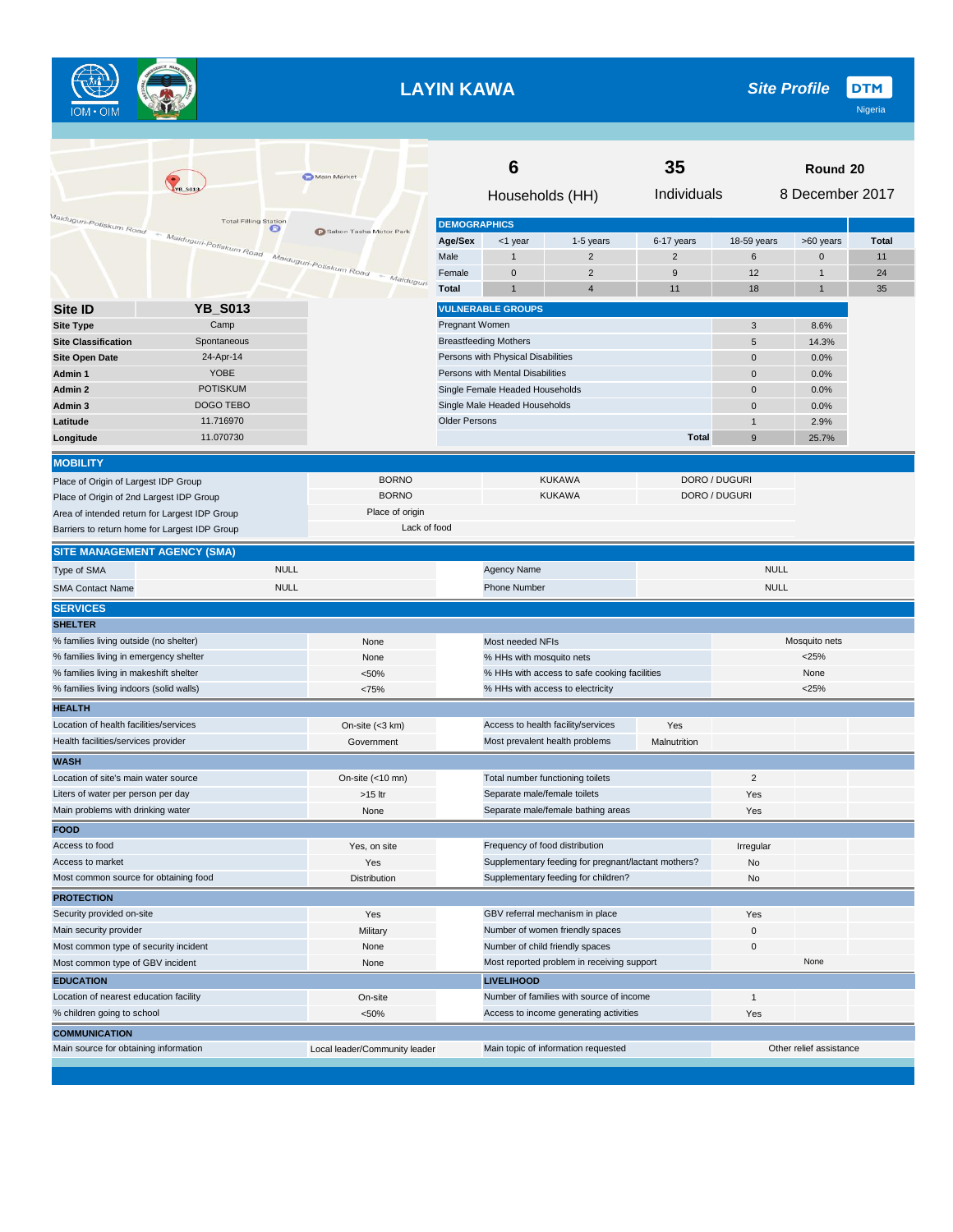

## **TANDARI KEWAYE**

|                                                         | Potiskum Central Mosque  |                                        | 5<br>18              |                                                                        |                                                     |                |                               | Round 20                               |       |
|---------------------------------------------------------|--------------------------|----------------------------------------|----------------------|------------------------------------------------------------------------|-----------------------------------------------------|----------------|-------------------------------|----------------------------------------|-------|
| <b>TYB_SOLA</b>                                         |                          | 즗                                      |                      | Households (HH)                                                        |                                                     | Individuals    |                               | 8 December 2017                        |       |
|                                                         |                          |                                        | <b>DEMOGRAPHICS</b>  |                                                                        |                                                     |                |                               |                                        |       |
|                                                         |                          |                                        | Age/Sex              | <1 year                                                                | 1-5 years                                           | 6-17 years     | 18-59 years                   | >60 years                              | Total |
|                                                         |                          | $\frac{1}{20}$<br>Yobe Line Motor Park | Male                 |                                                                        | $\mathbf{1}$                                        | $\overline{2}$ | $\sqrt{5}$                    | $\mathbf{1}$                           | 10    |
|                                                         |                          |                                        | Female               | $\pmb{0}$                                                              | $\overline{2}$                                      | $\overline{2}$ | 3                             | $\mathbf{1}$                           | 8     |
|                                                         |                          | 큻                                      | <b>Total</b>         | 1                                                                      | 3                                                   | $\overline{4}$ | 8                             | $\overline{2}$                         | 18    |
| Site ID                                                 | <b>YB_S014</b>           |                                        |                      | <b>VULNERABLE GROUPS</b>                                               |                                                     |                |                               |                                        |       |
| <b>Site Type</b>                                        | Camp                     |                                        | Pregnant Women       |                                                                        |                                                     |                | $\mathbf{1}$                  | 5.6%                                   |       |
| <b>Site Classification</b>                              | Spontaneous              |                                        |                      | <b>Breastfeeding Mothers</b>                                           |                                                     |                | $\mathbf{1}$                  | 5.6%                                   |       |
| <b>Site Open Date</b>                                   | 21-Feb-14<br><b>YOBE</b> |                                        |                      | Persons with Physical Disabilities<br>Persons with Mental Disabilities |                                                     |                | $\mathbf 0$                   | 0.0%                                   |       |
| Admin 1                                                 | <b>POTISKUM</b>          |                                        |                      |                                                                        |                                                     |                | $\mathbf 0$<br>$\overline{1}$ | 0.0%                                   |       |
| Admin 2<br>Admin 3                                      | <b>BOLEWA 'A'</b>        |                                        |                      | Single Female Headed Households<br>Single Male Headed Households       |                                                     |                | $\mathbf 0$                   | 5.6%<br>0.0%                           |       |
| Latitude                                                | 11.706570                |                                        | <b>Older Persons</b> |                                                                        |                                                     |                | $\overline{2}$                | 11.1%                                  |       |
| Longitude                                               | 11.071380                |                                        |                      |                                                                        |                                                     | <b>Total</b>   | $5\phantom{.0}$               | 27.8%                                  |       |
|                                                         |                          |                                        |                      |                                                                        |                                                     |                |                               |                                        |       |
| <b>MOBILITY</b>                                         |                          |                                        |                      |                                                                        |                                                     |                |                               |                                        |       |
| Place of Origin of Largest IDP Group                    |                          | YOBE                                   |                      |                                                                        | <b>GUJBA</b>                                        |                | <b>GUJBA</b>                  |                                        |       |
| Place of Origin of 2nd Largest IDP Group                |                          | YOBE                                   |                      |                                                                        | <b>GUJBA</b>                                        |                | <b>BUNIYADI NORTH / SOUTH</b> |                                        |       |
| Area of intended return for Largest IDP Group           |                          | Place of origin                        |                      |                                                                        |                                                     |                |                               |                                        |       |
| Barriers to return home for Largest IDP Group           |                          | Basic infrastructures damaged/flooded  |                      |                                                                        |                                                     |                |                               |                                        |       |
| <b>SITE MANAGEMENT AGENCY (SMA)</b>                     |                          |                                        |                      |                                                                        |                                                     |                |                               |                                        |       |
| Type of SMA                                             |                          | <b>NULL</b>                            |                      | <b>Agency Name</b>                                                     |                                                     |                | <b>NULL</b>                   |                                        |       |
| <b>SMA Contact Name</b>                                 |                          | <b>NULL</b>                            |                      | <b>Phone Number</b>                                                    |                                                     |                | <b>NULL</b>                   |                                        |       |
| <b>SERVICES</b>                                         |                          |                                        |                      |                                                                        |                                                     |                |                               |                                        |       |
| <b>SHELTER</b>                                          |                          |                                        |                      |                                                                        |                                                     |                |                               |                                        |       |
| % families living outside (no shelter)                  |                          | None                                   |                      | Most needed NFIs                                                       |                                                     |                |                               | Mattress                               |       |
| % families living in emergency shelter                  |                          | None                                   |                      | % HHs with mosquito nets                                               |                                                     |                | None                          |                                        |       |
| % families living in makeshift shelter                  |                          | $<$ 25%                                |                      |                                                                        | % HHs with access to safe cooking facilities        |                |                               | < 50%                                  |       |
| % families living indoors (solid walls)                 |                          | >75%                                   |                      |                                                                        | % HHs with access to electricity                    |                |                               | < 25%                                  |       |
| <b>HEALTH</b><br>Location of health facilities/services |                          |                                        |                      |                                                                        | Access to health facility/services                  | Yes            |                               |                                        |       |
| Health facilities/services provider                     |                          | On-site (<3 km)<br>Government          |                      |                                                                        | Most prevalent health problems                      | Diarrhea       |                               |                                        |       |
| <b>WASH</b>                                             |                          |                                        |                      |                                                                        |                                                     |                |                               |                                        |       |
| Location of site's main water source                    |                          | On-site $(<10$ mn)                     |                      |                                                                        | Total number functioning toilets                    |                | $\,$ 5 $\,$                   |                                        |       |
| Liters of water per person per day                      |                          | >15 ltr                                |                      | Separate male/female toilets                                           |                                                     |                | No                            |                                        |       |
| Main problems with drinking water                       |                          | None                                   |                      |                                                                        | Separate male/female bathing areas                  |                | Yes                           |                                        |       |
| <b>FOOD</b>                                             |                          |                                        |                      |                                                                        |                                                     |                |                               |                                        |       |
| Access to food                                          |                          | Yes, on site                           |                      |                                                                        | Frequency of food distribution                      |                | Irregular                     |                                        |       |
| Access to market                                        |                          | Yes                                    |                      |                                                                        | Supplementary feeding for pregnant/lactant mothers? |                | No                            |                                        |       |
| Most common source for obtaining food                   |                          | Cash                                   |                      |                                                                        | Supplementary feeding for children?                 |                | No                            |                                        |       |
| <b>PROTECTION</b>                                       |                          |                                        |                      |                                                                        |                                                     |                |                               |                                        |       |
| Security provided on-site                               |                          | Yes                                    |                      |                                                                        | GBV referral mechanism in place                     |                | No                            |                                        |       |
| Main security provider                                  |                          | Self organized                         |                      |                                                                        | Number of women friendly spaces                     |                | $\mathbf 0$                   |                                        |       |
| Most common type of security incident                   |                          | Theft                                  |                      |                                                                        | Number of child friendly spaces                     |                | $\mathbf 0$                   |                                        |       |
| Most common type of GBV incident                        |                          | None                                   |                      |                                                                        | Most reported problem in receiving support          |                |                               | Not enough assistance for all entitled |       |
| <b>EDUCATION</b>                                        |                          |                                        |                      | <b>LIVELIHOOD</b>                                                      |                                                     |                |                               |                                        |       |
| Location of nearest education facility                  |                          | On-site                                |                      |                                                                        | Number of families with source of income            |                | $\overline{2}$                |                                        |       |
| % children going to school                              |                          | < 25%                                  |                      |                                                                        | Access to income generating activities              |                | Yes                           |                                        |       |
| <b>COMMUNICATION</b>                                    |                          |                                        |                      |                                                                        |                                                     |                |                               |                                        |       |
| Main source for obtaining information                   |                          | Aid worker                             |                      |                                                                        | Main topic of information requested                 |                | Safety and Security           |                                        |       |
|                                                         |                          |                                        |                      |                                                                        |                                                     |                |                               |                                        |       |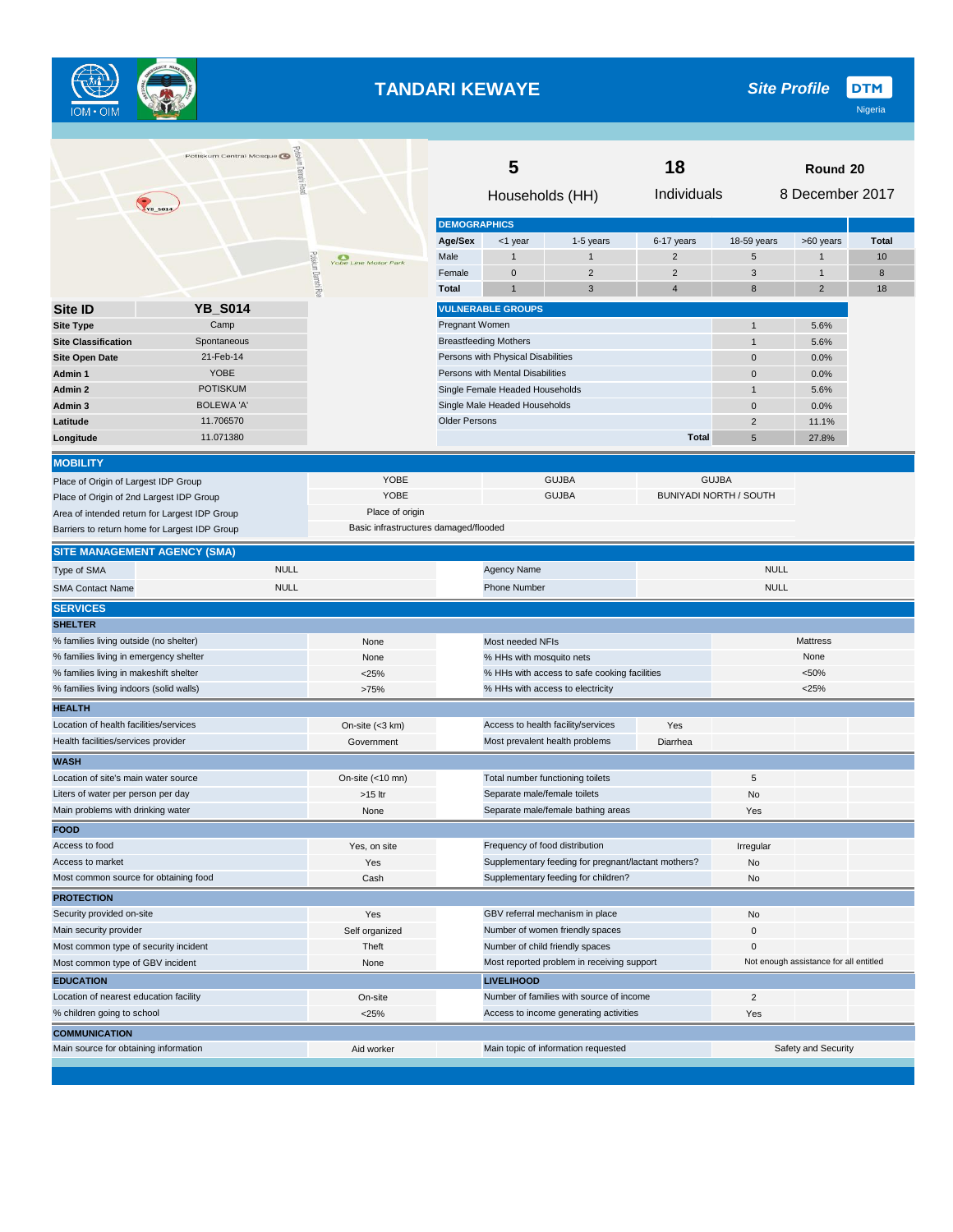

# **Y.B.C**

| <b>B_SO18</b>                            |                                                                        |                         | 77<br>462                                                       |                                     |                                                     |              | Round 20                      |                      |              |  |
|------------------------------------------|------------------------------------------------------------------------|-------------------------|-----------------------------------------------------------------|-------------------------------------|-----------------------------------------------------|--------------|-------------------------------|----------------------|--------------|--|
|                                          |                                                                        |                         |                                                                 | Households (HH)                     |                                                     | Individuals  |                               | 8 December 2017      |              |  |
| Yobe State Broadcast                     |                                                                        |                         | <b>DEMOGRAPHICS</b>                                             |                                     |                                                     |              |                               |                      |              |  |
|                                          |                                                                        |                         | Age/Sex                                                         | <1 year                             | 1-5 years                                           | 6-17 years   | 18-59 years                   | >60 years            | <b>Total</b> |  |
|                                          | Old Boys Hostel                                                        |                         | Male                                                            | 32                                  | 42                                                  | 55           | 81                            | $\overline{2}$       | 212          |  |
|                                          |                                                                        |                         | Female                                                          | 43                                  | 47                                                  | 61           | 97                            | $\overline{2}$       | 250          |  |
|                                          |                                                                        |                         | <b>Total</b>                                                    | 75                                  | 89                                                  | 116          | 178                           | $\overline{4}$       | 462          |  |
| <b>Site ID</b>                           | <b>YB_S018</b>                                                         |                         |                                                                 | <b>VULNERABLE GROUPS</b>            |                                                     |              |                               |                      |              |  |
| <b>Site Type</b>                         | Camp                                                                   |                         | Pregnant Women                                                  |                                     |                                                     |              | 10                            | 2.2%                 |              |  |
| <b>Site Classification</b>               | Spontaneous                                                            |                         |                                                                 | <b>Breastfeeding Mothers</b>        |                                                     |              | 77                            | 16.7%                |              |  |
| <b>Site Open Date</b>                    | 01-Mar-15                                                              |                         |                                                                 | Persons with Physical Disabilities  |                                                     |              | 0                             | 0.0%                 |              |  |
| Admin 1                                  | <b>YOBE</b>                                                            |                         |                                                                 | Persons with Mental Disabilities    |                                                     |              | 0                             | 0.0%                 |              |  |
| Admin 2                                  | DAMATURU                                                               |                         |                                                                 | Single Female Headed Households     |                                                     |              | 6                             | 1.3%                 |              |  |
| Admin 3                                  | DAMATURU CENTRAL                                                       |                         |                                                                 | Single Male Headed Households       |                                                     |              | 0                             | 0.0%                 |              |  |
| Latitude                                 | 11.729930                                                              |                         | <b>Older Persons</b>                                            |                                     |                                                     |              | 4                             | 0.9%                 |              |  |
| Longitude                                | 11.980500                                                              |                         |                                                                 |                                     |                                                     | <b>Total</b> | 97                            | 21.0%                |              |  |
|                                          |                                                                        |                         |                                                                 |                                     |                                                     |              |                               |                      |              |  |
| <b>MOBILITY</b>                          |                                                                        |                         |                                                                 |                                     |                                                     |              |                               |                      |              |  |
| Place of Origin of Largest IDP Group     |                                                                        | YOBE                    |                                                                 |                                     | <b>GUJBA</b>                                        |              | <b>BUNIYADI NORTH / SOUTH</b> |                      |              |  |
| Place of Origin of 2nd Largest IDP Group |                                                                        | YOBE                    |                                                                 |                                     | <b>GUJBA</b>                                        |              | <b>GONIRI</b>                 |                      |              |  |
|                                          | Area of intended return for Largest IDP Group                          | Place of origin         |                                                                 |                                     |                                                     |              |                               |                      |              |  |
|                                          | Barriers to return home for Largest IDP Group                          | House damaged/destroyed |                                                                 |                                     |                                                     |              |                               |                      |              |  |
|                                          | SITE MANAGEMENT AGENCY (SMA)                                           |                         |                                                                 |                                     |                                                     |              |                               |                      |              |  |
| Type of SMA                              | <b>NULL</b>                                                            |                         |                                                                 | Agency Name                         |                                                     |              | <b>NULL</b>                   |                      |              |  |
| <b>SMA Contact Name</b>                  | <b>NULL</b>                                                            |                         |                                                                 | <b>Phone Number</b>                 |                                                     |              | <b>NULL</b>                   |                      |              |  |
| <b>SERVICES</b>                          |                                                                        |                         |                                                                 |                                     |                                                     |              |                               |                      |              |  |
| <b>SHELTER</b>                           |                                                                        |                         |                                                                 |                                     |                                                     |              |                               |                      |              |  |
| % families living outside (no shelter)   |                                                                        | None                    |                                                                 | Most needed NFIs                    |                                                     |              |                               | <b>Blankets/Mats</b> |              |  |
| % families living in emergency shelter   |                                                                        | <75%                    |                                                                 | % HHs with mosquito nets            |                                                     |              |                               | < 50%                |              |  |
| % families living in makeshift shelter   |                                                                        | $<$ 25%                 |                                                                 |                                     | % HHs with access to safe cooking facilities        |              |                               | None                 |              |  |
| % families living indoors (solid walls)  |                                                                        | < 25%                   |                                                                 |                                     | % HHs with access to electricity                    |              |                               | None                 |              |  |
| <b>HEALTH</b>                            |                                                                        |                         |                                                                 |                                     |                                                     |              |                               |                      |              |  |
| Location of health facilities/services   |                                                                        | On-site $(<3$ km)       |                                                                 |                                     | Access to health facility/services                  | Yes          |                               |                      |              |  |
| Health facilities/services provider      |                                                                        | Local clinic            |                                                                 | Most prevalent health problems      |                                                     | Diarrhea     |                               |                      |              |  |
| <b>WASH</b>                              |                                                                        |                         |                                                                 |                                     |                                                     |              |                               |                      |              |  |
| Location of site's main water source     |                                                                        | Off-site (<10 mn)       |                                                                 | Total number functioning toilets    |                                                     |              | 21                            |                      |              |  |
| Liters of water per person per day       |                                                                        | >15 ltr                 |                                                                 | Separate male/female toilets        |                                                     |              | No                            |                      |              |  |
| Main problems with drinking water        |                                                                        | None                    |                                                                 |                                     | Separate male/female bathing areas                  |              | No                            |                      |              |  |
| <b>FOOD</b>                              |                                                                        |                         |                                                                 |                                     |                                                     |              |                               |                      |              |  |
| Access to food                           |                                                                        | Yes, on site            |                                                                 | Frequency of food distribution      |                                                     |              | Once a month                  |                      |              |  |
| Access to market                         |                                                                        | No                      |                                                                 |                                     | Supplementary feeding for pregnant/lactant mothers? |              | Yes                           |                      |              |  |
| Most common source for obtaining food    |                                                                        | <b>Distribution</b>     |                                                                 |                                     | Supplementary feeding for children?                 |              | Yes                           |                      |              |  |
| <b>PROTECTION</b>                        |                                                                        |                         |                                                                 |                                     |                                                     |              |                               |                      |              |  |
| Security provided on-site                |                                                                        | Yes                     |                                                                 |                                     | GBV referral mechanism in place                     |              | Yes                           |                      |              |  |
| Main security provider                   |                                                                        | Military                |                                                                 |                                     | Number of women friendly spaces                     |              | 0                             |                      |              |  |
| Most common type of security incident    |                                                                        | None                    |                                                                 | Number of child friendly spaces     |                                                     |              | 0                             |                      |              |  |
| Most common type of GBV incident         |                                                                        | None                    |                                                                 |                                     |                                                     |              |                               | None                 |              |  |
| <b>EDUCATION</b>                         |                                                                        |                         | Most reported problem in receiving support<br><b>LIVELIHOOD</b> |                                     |                                                     |              |                               |                      |              |  |
| Location of nearest education facility   |                                                                        | On-site                 | Number of families with source of income                        |                                     |                                                     |              | 0                             |                      |              |  |
| % children going to school               |                                                                        | >75%                    |                                                                 |                                     | Access to income generating activities              |              | Yes                           |                      |              |  |
| <b>COMMUNICATION</b>                     |                                                                        |                         |                                                                 |                                     |                                                     |              |                               |                      |              |  |
|                                          | Main source for obtaining information<br>Friends, neighbors and family |                         |                                                                 | Main topic of information requested |                                                     |              |                               | Safety and Security  |              |  |
|                                          |                                                                        |                         |                                                                 |                                     |                                                     |              |                               |                      |              |  |